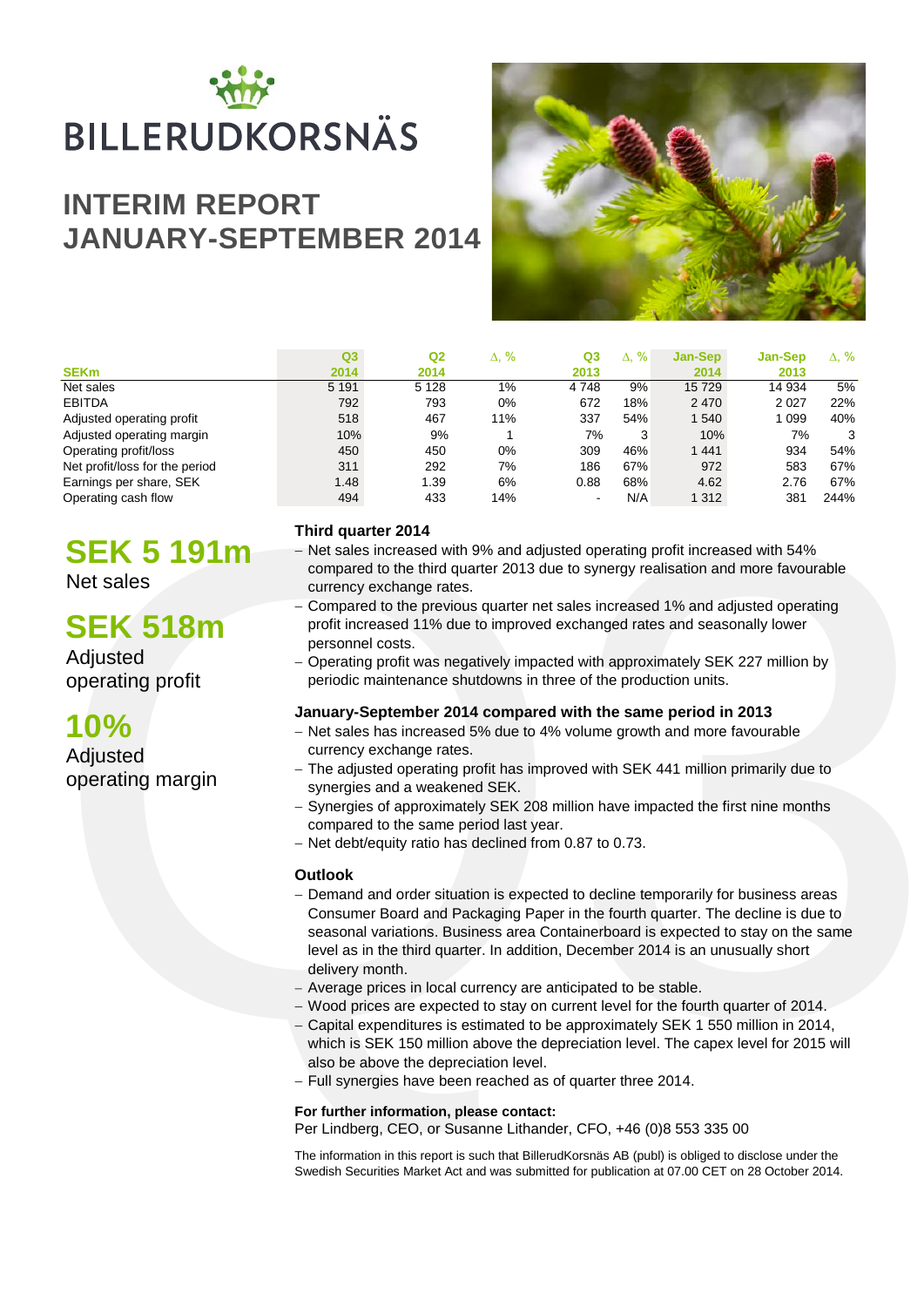

## **SEK 5 191m**

Net sales Q3 2014

## **10%**

Adjusted operating margin Q3 2014



Per Lindberg *President and CEO, BillerudKorsnäs*

## **COMMENTS BY CEO PER LINDBERG**

#### **CONTINUED EVIDENCE OF STRENGTH IN THIRD-QUARTER**

"Our performance in the third quarter was very strong and I am pleased to see an adjusted operating margin for the quarter at 10% and an adjusted operating profit level of SEK 518 million. The quarter contained maintenance shutdowns at three of our production units with a negative impact on profits of approximately SEK 227 million. Year on year our net sales has grown 5% and our sales volume has grown 4%. We have reduced our debts significantly thanks to a strong cash flow and our Net debt/equity ratio is now down to 0.73.

In spite of an uncertain global environment, the overall market for packaging materials has been good for all business areas during the quarter with stable prices and demand. Business area Packaging Paper has kept the prices stable and is seeing opportunities to raise prices for some of the segments in speciality kraft papers. Business area Containerboard has, as expected, experienced pressure from the increased market capacity on the liner side which is reflected in lower sales volume but with continued strong margins. Business area Consumer Board shows stability with sales volumes growing better than planned, 5% compared to last year.

After several consecutive quarters with improved performance, we are temporarily seeing some challenges in the fourth quarter. December will be very short from a delivery perspective and business areas Packaging Paper and Consumer Board both anticipates a seasonal volume decrease. Containerboard continues on a lower than normal volume level for liner in the fourth quarter due to increased market capacity.

During the third quarter we have announced investments in line with our asset review and long term strategy. We are growing in accordance with our profitable growth plans, 4% compared to last year. We have now reached our synergy targets well ahead of plan. Even if we now close our synergy program, we will continue our efforts with driving profit improvements in our daily work to improve our efficiency and operational excellence. We see great opportunities to still learn from each other within the organisation and to create value for our customers, shareholders and employees.''

## **MARKET**

BillerudKorsnäs offers the global packaging market innovative and sustainable products and services. The Group has a leading position in primary fibre-based packaging paper and board. The packaging market shows further positive long-term development primarily due to increased globalisation, urbanisation, greater prosperity and changes in consumption patterns. In addition to packaging materials, BillerudKorsnäs sells the surplus of long-fibre pulp that is not used in its own production, Northern Bleached Softwood Kraft (NBSK).

The order situation for all business areas continued to be stable. Prices in local currency for the packaging materials segments were unchanged compared to the previous quarter.

Prices in local currency were stable compared to the previous quarter.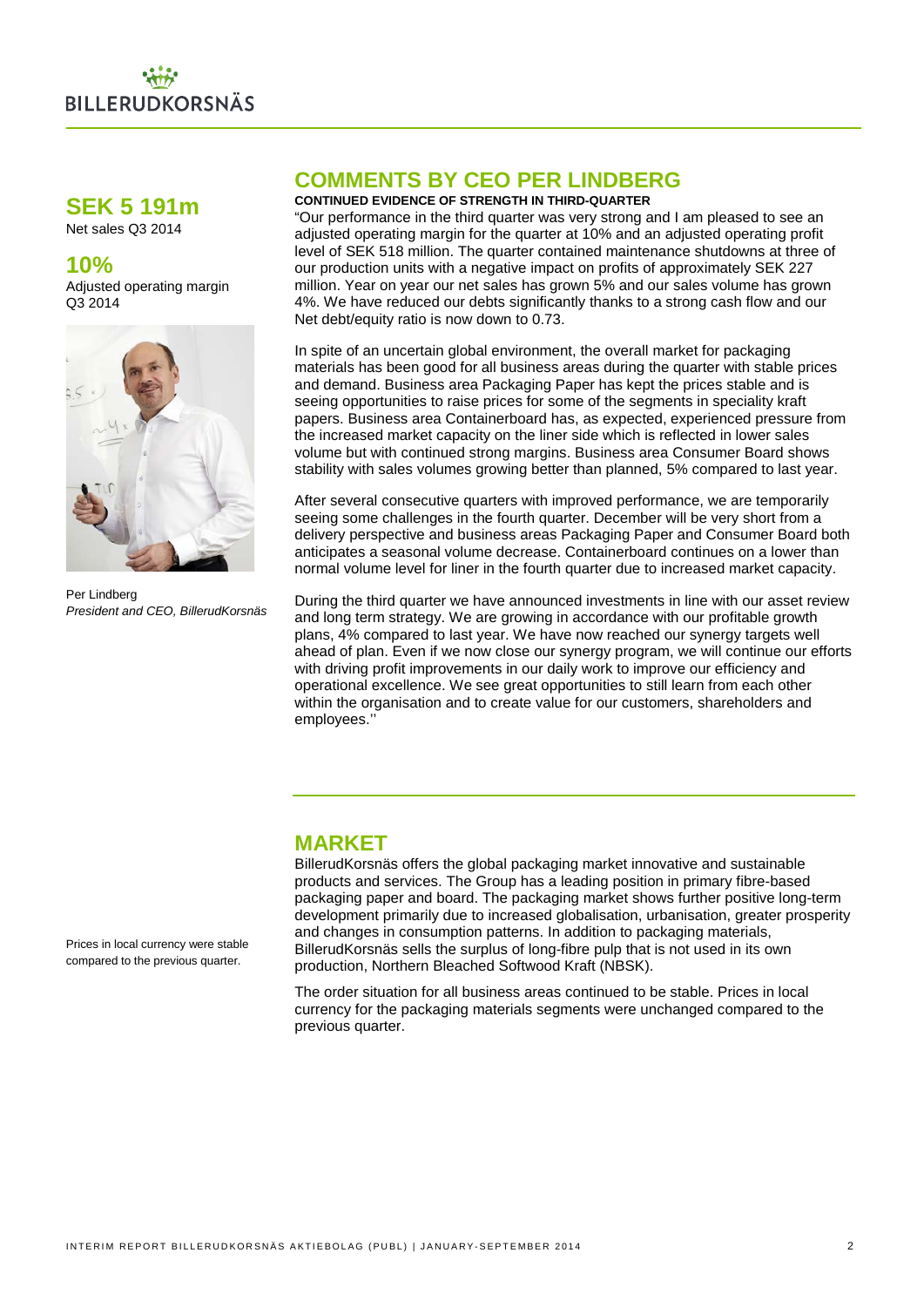## **SALES AND RESULTS**

#### **THIRD QUARTER 2014 COMPARED TO SECOND QUARTER** Net sales amounted to SEK 5 191 million, a 1% increase compared to previous quarter due to more favourable currency exchange rates.

Adjusted operating profit reached SEK 518 million, compared with SEK 467 million during previous quarter. The adjusted operating margin was 10% (9%).

Operating profit was SEK 450 million and net financial items amounted to SEK -57 million. Profit before tax was SEK 393 million and estimated tax was SEK -82 million. Net profit reached SEK 311 million.

#### **CHANGE IN ADJUSTED OPERATING PROFIT COMPARED TO PREVIOUS QUARTER**

| ---------                                             |       |
|-------------------------------------------------------|-------|
| <b>SEKm</b>                                           |       |
| Adjusted operating profit Q2 -14                      | 467   |
| Sales and production volumes, incl. product mix       | $-75$ |
| Selling prices (in respective sales currency)         | 35    |
| Change in variable costs                              | -6    |
| Change in fixed costs                                 |       |
| Change in depreciation                                | 2     |
| Effects of exchange rate fluctuations, incl. hedging* | 43    |
| Reversal of change in non-recurring items             | 51    |
| Adjusted operating profit Q3 -14                      | 518   |

\* Effects of exchange rate fluctuations totalling SEK 43 million comprise the following components: change in spot rates SEK 79 million, currency hedging SEK -15 million and currency effects from revaluation of trade receivables and payments from customers SEK -21 million.

The improved adjusted operating profit is mainly explained by improved currency exchange rates. The change in fixed costs are somewhat positive due to seasonally lower personnel costs that are offset by higher maintenance costs. The quarter was negatively impacted by periodic maintenance shutdowns with approximately SEK 227 million.

#### **THIRD QUARTER 2014 COMPARED WITH THIRD QUARTER IN 2013**

Compared to the third quarter previous year, net sales increased with 9%. The improvement is due to volume growth and more favourable exchange rates. Adjusted operating profit increased with 54% and improved from SEK 337 million to SEK 518 million. The increase was attributable to synergies and more favourable exchange rates.

1% increase in net sales compared to previous quarter due to a weaker SEK.

The increase in profit level is attributable to seasonally lower personnel costs and more favourable currency exchange rates.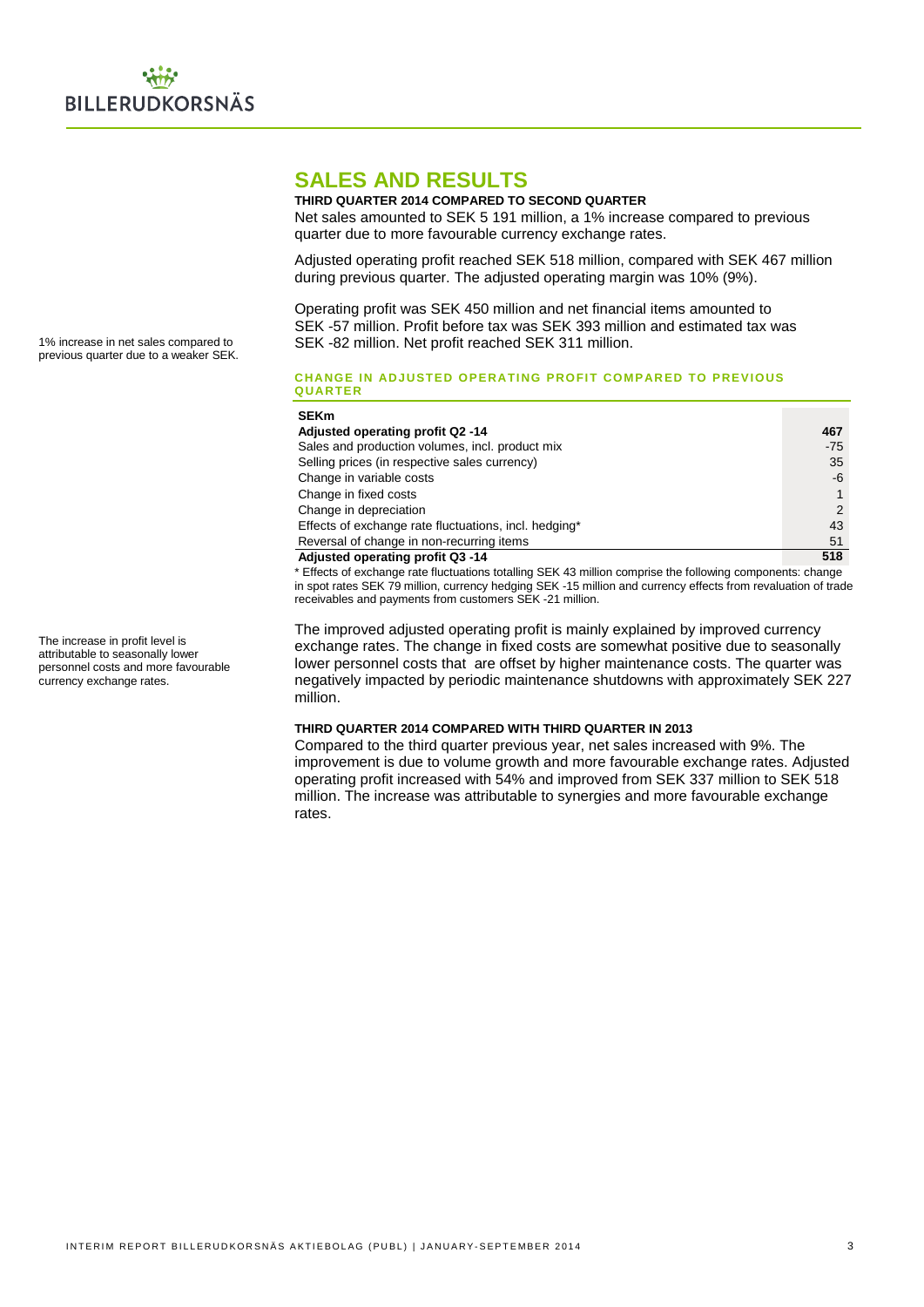#### **JANUARY-SEPTEMBER 2014 COMPARED WITH THE SAME PERIOD IN 2013**

Net sales increased with 5% to SEK 15 729 million. Adjusted operating profit increased with 40% to SEK 1 540 million.

#### **CHANGE IN ADJUSTED OPERATING PROFIT COMPARED TO THE SAME PERIOD IN THE PREVIOUS YEAR**

| <b>SEKm</b>                                           |       |
|-------------------------------------------------------|-------|
| Adjusted operating profit Jan - Sep -13               | 10991 |
| Sales and production volumes, incl. product mix       | 118   |
| Selling prices (in respective sales currency)         | $-47$ |
| Change in variable costs                              | 73    |
| Change in fixed costs                                 | -89   |
| Change in depreciation                                | 72    |
| Effects of exchange rate fluctuations, incl. hedging* | 380   |
| Reversal of change in non-recurring items             | -66   |
| Adjusted operating profit Jan - Sep -14               | 1 540 |

\* Effects of exchange rate fluctuations totalling SEK 380 million comprise the following components: change in spot rates SEK 432 million, currency hedging SEK -181 million and currency effects from revaluation of trade receivables and payments from customers SEK 129 million.

Adjusted operating profit has improved with SEK 441 million due to volume growth, synergies and more favourable exchanges rates.

Lower sales prices in local currency negatively impacted operating profit with SEK 47 million. Lower variable costs are due to lower energy and electricity costs but also driven by synergy realisation within purchasing and logistics. Higher fixed costs comes from more periodic maintenance shutdowns in the first nine months of this year.

The lower depreciation level is due to the fact that many machines were fully written off during the period, and that some of the costs for maintenance shutdowns previously were capitalised and depreciated until the next planned maintenance shutdown. As of 1 January 2013 all costs associated with maintenance shutdowns are expensed.

1 Revised amounts taking into account changed accounting principles. From 2014 Bomhus Energi AB is reported as a joint operation in accordance with IFRS 11 and where BillerudKorsnäs recognises its share of Bomhus Energi AB's revenue, expenses, assets and liabilities.

Net sales and profit growth between the years due to volume increase, synergy realisation and improved exchange rates.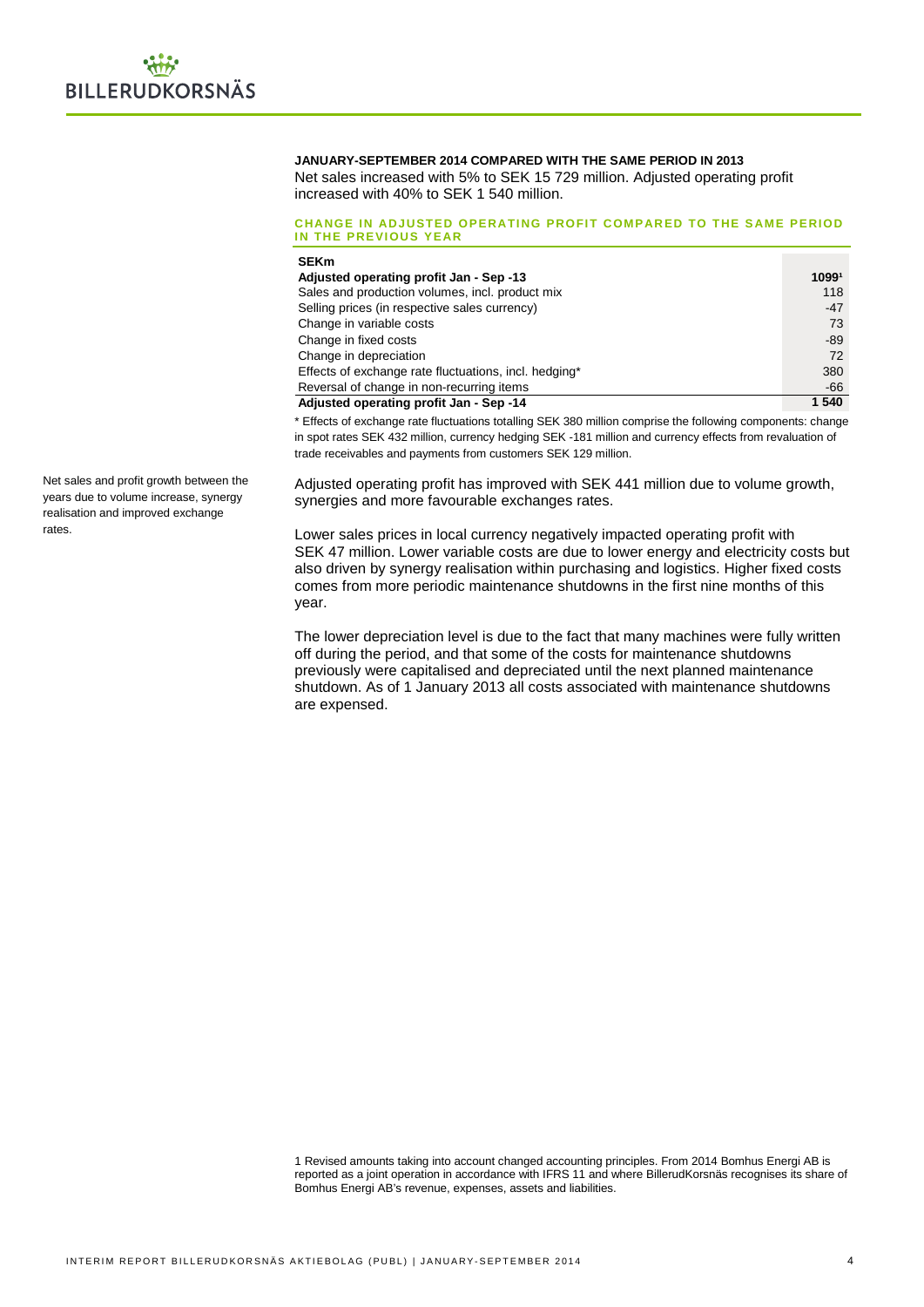#### **SYNERGY REALISATION**

Synergies, equivalent to an annual pace of approximately SEK 530 million were realised by the end of September. During the third quarter, synergies amounting to approximately SEK 133 million were realised. Non-recurring integration costs of SEK 68 million impacted the results for the quarter. Accumulated non-recurring costs from January to September 2014 amounted to SEK 99 million and accumulated non recurring costs from the start of the integration program amounted to SEK 233 million.

#### **SYNERGY REALISATION**

|                                   |      | Q <sub>2</sub>                      | Q3  |      | Q4 Q1 Q2 |     | O <sub>3</sub> | Q4  |
|-----------------------------------|------|-------------------------------------|-----|------|----------|-----|----------------|-----|
| <b>SEKm</b>                       | 2013 | 2013 2013 2013 2014 2014 2014 2014* |     |      |          |     |                |     |
| Annual pace at end of resp period | 155  | 260                                 | 300 | -370 | 445      | 490 | 530            | 530 |
| Quarterly synergies**             | 32   | 44                                  | 79  | 90   | 110      | 120 | 133            | 133 |

\* Expected annual synergy realisation pace and expected quarterly synergies.

\*\* Synergies and savings realised in the quarter, compared to if the synergy and savings programme had not been initiated.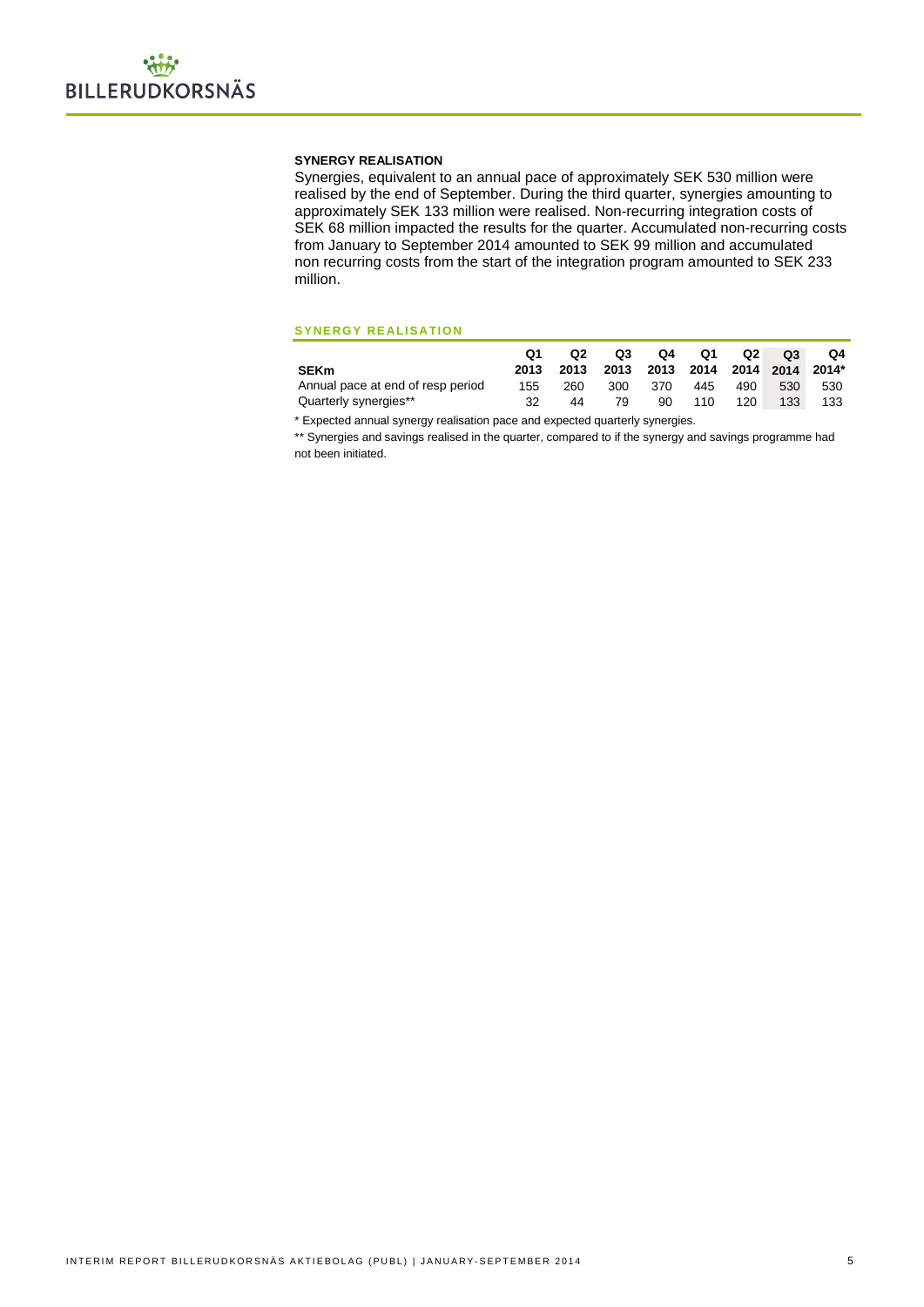

SHARE OF GROUP'S NET SALES Q3 2014



#### OPERATING PROFIT



## **PACKAGING PAPER BUSINESS AREA**

Packaging Paper offers premium-quality kraft and sack paper, as well as functional solutions for many applications, including packaging for food, industrial purposes, medical applications and carrier bags, for customers with demanding requirements. The business area also sells any surplus of pulp that BillerudKorsnäs does not use in its own production.<sup>[1](#page-5-0)</sup> The business area's largest markets are Europe and Asia.

|                               |           | Quarter   |           | Jan-Sep |         | <b>Full year</b> |
|-------------------------------|-----------|-----------|-----------|---------|---------|------------------|
| <b>SEKm</b>                   | $Q3 - 14$ | $Q2 - 14$ | $Q3 - 13$ | 2014    | 2013    | 2013             |
| Net sales                     | 2 0 5 8   | 2016      | 1820      | 6 1 4 2 | 5 5 2 1 | 7 2 7 9          |
| Net operating expenses, other | $-1781$   | $-1728$   | $-1702$   | $-5272$ | -4 969  | -6 527           |
| <b>EBITDA</b>                 | 277       | 288       | 118       | 870     | 552     | 752              |
| Depreciation and impairment   | $-119$    | $-119$    | $-119$    | $-352$  | $-359$  | $-468$           |
| <b>Operating profit/loss</b>  | 158       | 169       | -1        | 518     | 193     | 284              |
| Operating margin, %           | 8%        | 8%        | 0%        | 8%      | 3%      | 4%               |
| Sales volumes, ktonnes        | 288       | 294       | 269       | 892     | 817     | 1 0 8 0          |
| whereof packaging paper       | 196       | 200       | 182       | 603     | 580     | 750              |

#### **THIRD QUARTER**

Net sales amounted to SEK 2 058 million, an increase of 2% compared with the previous quarter. The increase was attributable to favourable product mix.

Operating profit reached SEK 158 million, a decrease of SEK 11 million compared with the previous quarter. The decrease was due to planned maintenance shutdowns at Skärblacka and Karlsborg production units.

Compared with the third quarter in 2013, net sales increased with 13% and operating profit improved with SEK 159 million, as a result of higher sales volumes, and more favourable currency exchange rates. There was also an exceptionally large maintenance shutdown in Skärblacka in 2013.

#### **JANUARY – SEPTEMBER**

Operating profit increased with SEK 325 million compared to the same period last year. The increase was due to higher sales volumes and more favourable currency exchange rates.

#### **MARKET DEVELOPMENT**

The order situation for sack and kraft paper was on a normal level. Prices in local currency were on the same level as previous quarter.

<span id="page-5-0"></span>The market for NBSK pulp improved during the quarter. Prices in Europe rose to approximately USD 930 per tonne at the end of the quarter, compared with approximately USD 925 per tonne at the beginning of the quarter.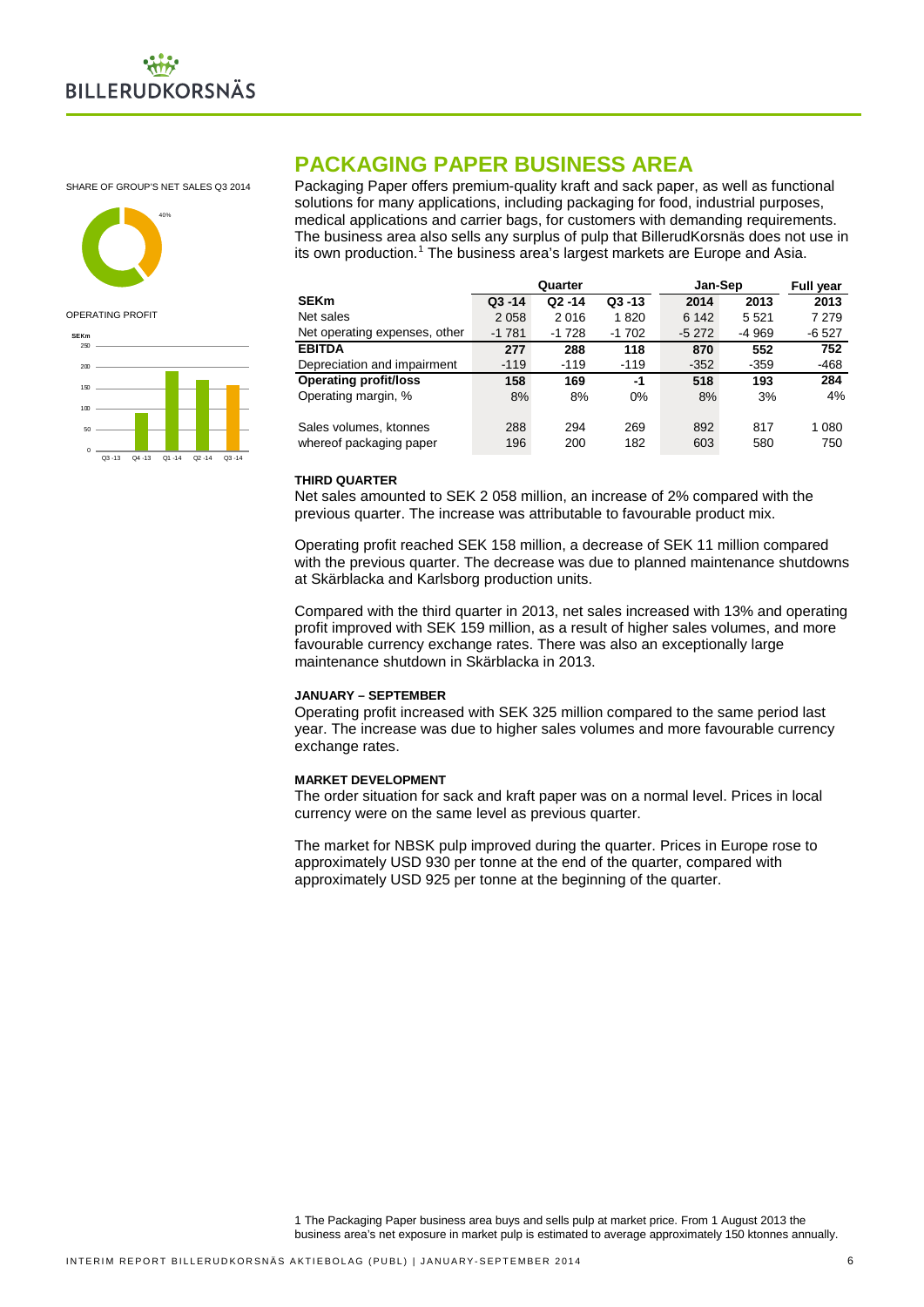

SHARE OF GROUP'S NET SALES Q3 2014



#### OPERATING PROFIT



## **CONSUMER BOARD BUSINESS AREA**

Consumer Board develops and markets high-quality board for packaging for beverages, yoghurts, refrigerated and frozen food and other consumer products. Smart solutions in function, design and material selection add further value for the customer. Europe is the largest market.

|                               | Quarter   |           |           | Jan-Sep | <b>Full year</b> |         |
|-------------------------------|-----------|-----------|-----------|---------|------------------|---------|
| <b>SEKm</b>                   | $Q3 - 14$ | $Q2 - 14$ | $Q3 - 13$ | 2014    | 2013             | 2013    |
| Net sales                     | 1897      | 1822      | 1716      | 5 6 6 8 | 5 3 0 5          | 6964    |
| Net operating expenses, other | $-1488$   | $-1403$   | $-1296$   | $-4438$ | $-4257$          | $-5709$ |
| <b>EBITDA</b>                 | 409       | 419       | 420       | 1 2 3 0 | 1 048            | 1 255   |
| Depreciation and impairment   | $-166$    | $-166$    | -176      | $-501$  | $-520$           | -698    |
| <b>Operating profit/loss</b>  | 243       | 253       | 244       | 729     | 528              | 557     |
| Operating margin, %           | 13%       | 14%       | 14%       | 13%     | 10%              | 8%      |
| Sales volumes, ktonnes        | 252       | 249       | 236       | 769     | 728              | 959     |

#### **THIRD QUARTER**

Net sales reached SEK 1 897 million in the third quarter, SEK 75 million higher than the previous quarter. This is due to normal variances, a price increase in cartonboard and a weaker Swedish krona.

Operating profit amounted to SEK 243 million which was SEK 10 million lower than the previous quarter. The decrease is mainly attributable to the periodic maintenance shutdown in Frövi. Seasonally lower personnel costs in the third quarter positively impacted profits and offset some of the stop costs.

Compared with the third quarter 2013, net sales grew with 11%, mainly due to higher sales volumes, higher prices in local currency and a weaker Swedish krona. Operating profit was on the same level.

#### **JANUARY – SEPTEMBER**

Net sales reached SEK 5 668 million January to September, SEK 363 million higher than the previous year. This is mainly due to a higher sales volume and more favourable currency exchange rates.

Compared with the first nine months 2013, operating profit improved with SEK 201 million. This is primarily due to volume increase, price increase in cartonboard and more favourable currency exchange rates. The first nine months in 2013 was also affected by a reduction of surplus value in the inventory of finished products acquired amounting to SEK 48 million.

#### **MARKET DEVELOPMENT**

The order situation for liquid packaging board and cartonboard in the third quarter was stable and satisfactory with normal seasonal variances. Prices in local currency were increased for cartonboard and stable for other segments compared to the previous quarter.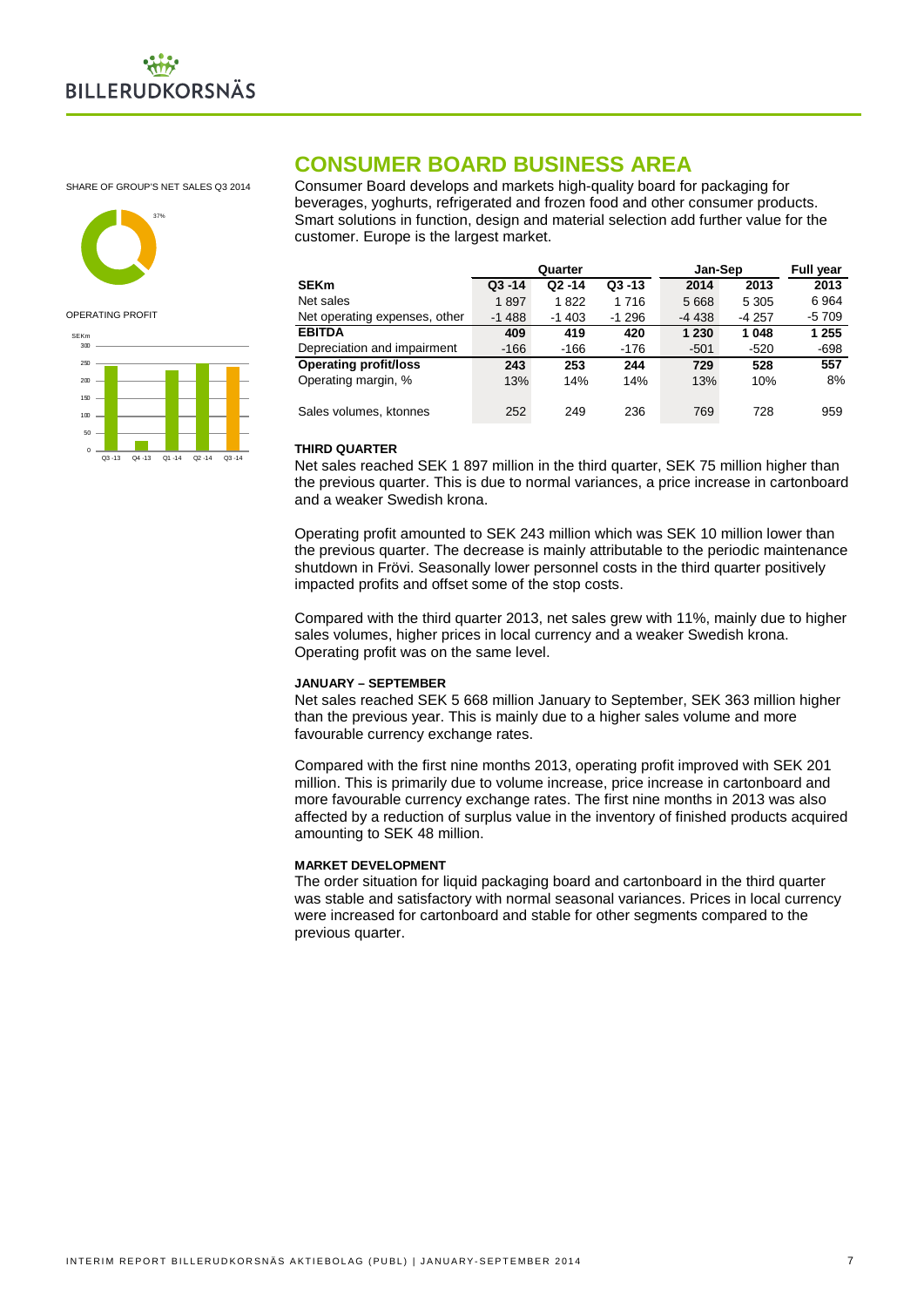

SHARE OF GROUP'S NET SALES Q3 2014



#### OPERATING PROFIT



**CONTAINERBOARD BUSINESS AREA**

Containerboard offers corrugated board raw material that provides light but strong packaging for demanding transportation uses and primary packaging. An important part of the offering is consultation for packaging optimisation and efficient logistical flows. The business area includes Paccess which strengthens BillerudKorsnäs' position to bring smarter packaging solutions to brand owners, and is a further step in challenging conventional packaging.

|                               | Quarter   |           |           | Jan-Sep | <b>Full year</b> |         |
|-------------------------------|-----------|-----------|-----------|---------|------------------|---------|
| SEKm                          | $Q3 - 14$ | $Q2 - 14$ | $Q3 - 13$ | 2014    | 2013             | 2013    |
| Net sales                     | 773       | 767       | 755       | 2 3 3 2 | 2 3 1 0          | 3073    |
| Net operating expenses, other | $-612$    | $-664$    | -617      | $-1906$ | $-1940$          | $-2560$ |
| <b>EBITDA</b>                 | 161       | 103       | 138       | 426     | 370              | 513     |
| Depreciation and impairment   | $-41$     | $-44$     | $-49$     | $-130$  | $-150$           | $-195$  |
| <b>Operating profit/loss</b>  | 120       | 59        | 89        | 296     | 220              | 318     |
| Operating margin, %           | 16%       | 8%        | 12%       | 13%     | 10%              | 10%     |
| Sales volumes, ktonnes        | 127       | 128       | 134       | 394     | 426              | 552     |

#### **THIRD QUARTER**

Net sales amounted to SEK 773 million, which was at the same level as the previous quarter.

Operating profit reached SEK 120 million, an increase from previous quarter with SEK 61 million. The second quarter was impacted by the maintenance shutdown at Gruvön whereas the corresponding stop during the third quarter at Skärblacka only had a limited financial impact on the business area.

Net sales and operating profit increased compared to the corresponding period last year, largely as a consequence of a more favourable currency exchange rate. Earnings were also positively affected by reduced production costs.

#### **JANUARY - SEPTEMBER**

Compared to the same period in 2013, operating profit increased with SEK 76 million. This is mainly attributable to a weaker SEK but also due to lower production costs.

#### **MARKET DEVELOPMENT**

Order books remained stable except for order intake on white liner, which was weaker due to increased market competition. Prices in local currency for white liner had a negative development mainly driven by increased supply capacity and pressure from price reductions on recycled based paper.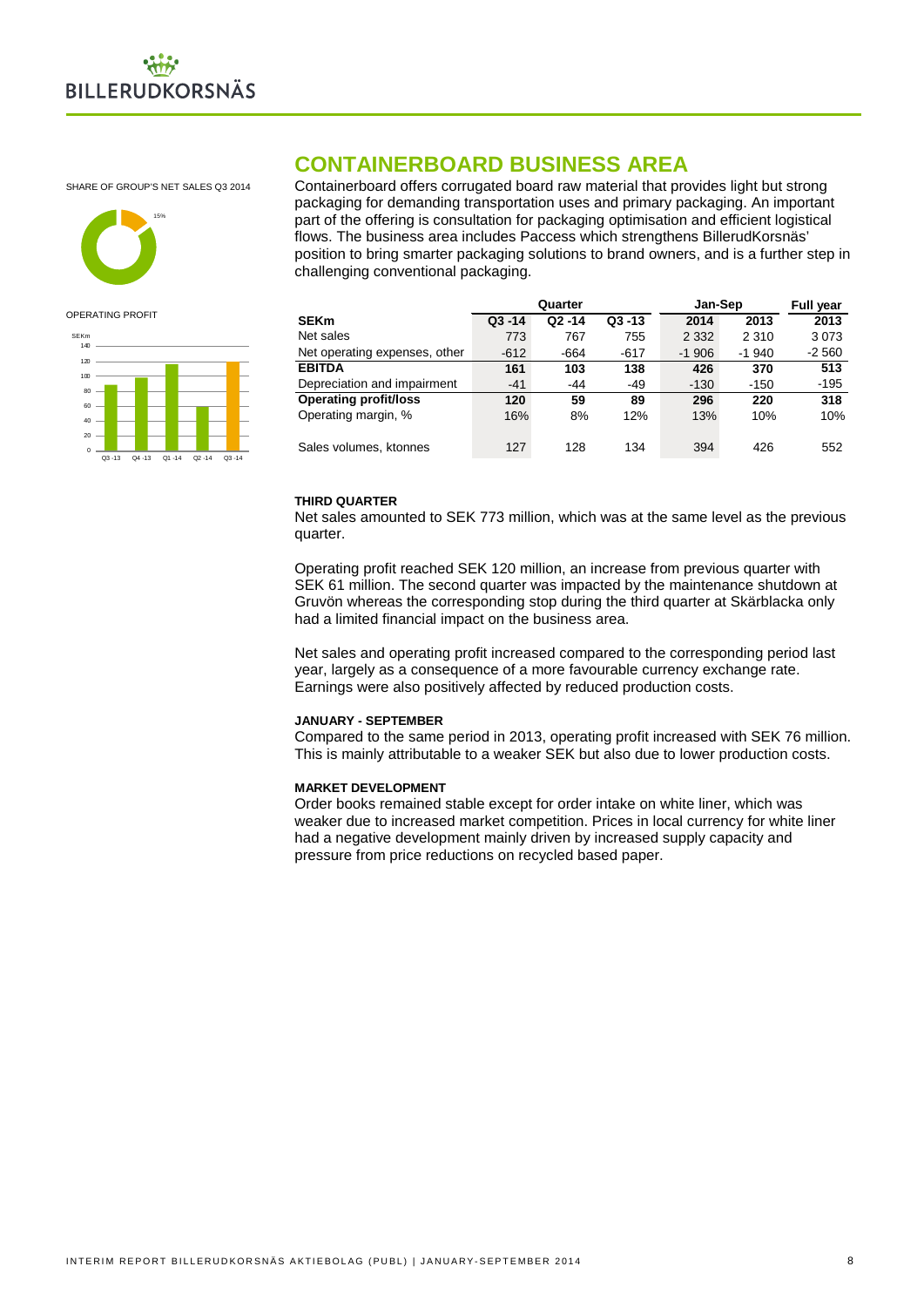

SEK -74 million earnings impact for the quarter.

## **CURRENCY HEDGING**

During the first nine months of 2014, net flows were hedged at EUR/SEK 8.90 (8.67), USD/SEK 6.59 (6.67) and GBP/SEK 10.54 (10.37). Currency hedging had an overall earnings impact of SEK -74 million (18) for the third quarter and SEK -136 million (45) for the first nine months of 2014 (compared to no hedging).

The outstanding forward exchange contracts at 30 September 2014 had a market value of SEK -105 million, whereof SEK -40 million is the part of the contracts matched by trade receivables that has affected earnings in the third quarter. Other contracts had a market value of SEK -65 million.

#### **HEDGED PORTION OF CURRENCY FLOW FOR EUR, USD AND GBP AND EXCHANGE RATES AGAINST SEK (30 SEPTEMBER 2014)**

| Currency |                                     | $Q4 - 14$ | $Q1 - 15$ | $Q2 - 15$ |       | Q3 -15 Total 12 months |
|----------|-------------------------------------|-----------|-----------|-----------|-------|------------------------|
| EUR      | Share of net flow                   | 100%      | 60%       | 36%       | 14%   | 52%                    |
|          | Rate                                | 9.05      | 9.09      | 9.18      | 9.23  | 9.09                   |
| USD      | Share of net flow                   | 90%       | 60%       | 36%       | 13%   | 50%                    |
|          | Rate                                | 6.70      | 6.75      | 6.81      | 6.99  | 6.76                   |
| GBP      | Share of net flow                   | 90%       | 60%       | 36%       | 13%   | 50%                    |
|          | Rate                                | 11.04     | 11.13     | 11.35     | 11.58 | 11.16                  |
|          | Market value of currency contracts* | -56       | -32       | -14       | -3    | $-105$                 |

\*On 30 Sep 2014.

BillerudKorsnäs continuously hedges approximately 50% of forecasted net flows over the coming 12-month period, but in accordance with its financial policy is also able to extend currency hedging to 100% of net flows over the next 15 months.

## **INVESTMENTS AND CAPITAL EMPLOYED**

Gross investments amounted to SEK 321 million (301) for the third quarter and SEK 904 million (968) for the first nine months of 2014.

During the third quarter the board of BillerudKorsnäs approved an investment of approximately SEK 900 million for development of Frövi and Rockhammar production units. This investment is a material part of BillerudKorsnäs' ambitious growth plans. The investment means, among other things, that board production at Frövi will increase from 450,000 tonnes to 550,000 tonnes per year and that Rockhammar's pulp production will increase from 90,000 tonnes to 150,000 tonnes per year.

RETURN, % (ROLLING 12 MONTHS)

SEK 321 million in gross investments for the quarter.



Capital employed at 30 September 2014 amounted to SEK 17 938 million (18 326). Return on capital employed, calculated over the past 12-month period, amounted to 9% (6%). Return on equity after tax was 11% (11%).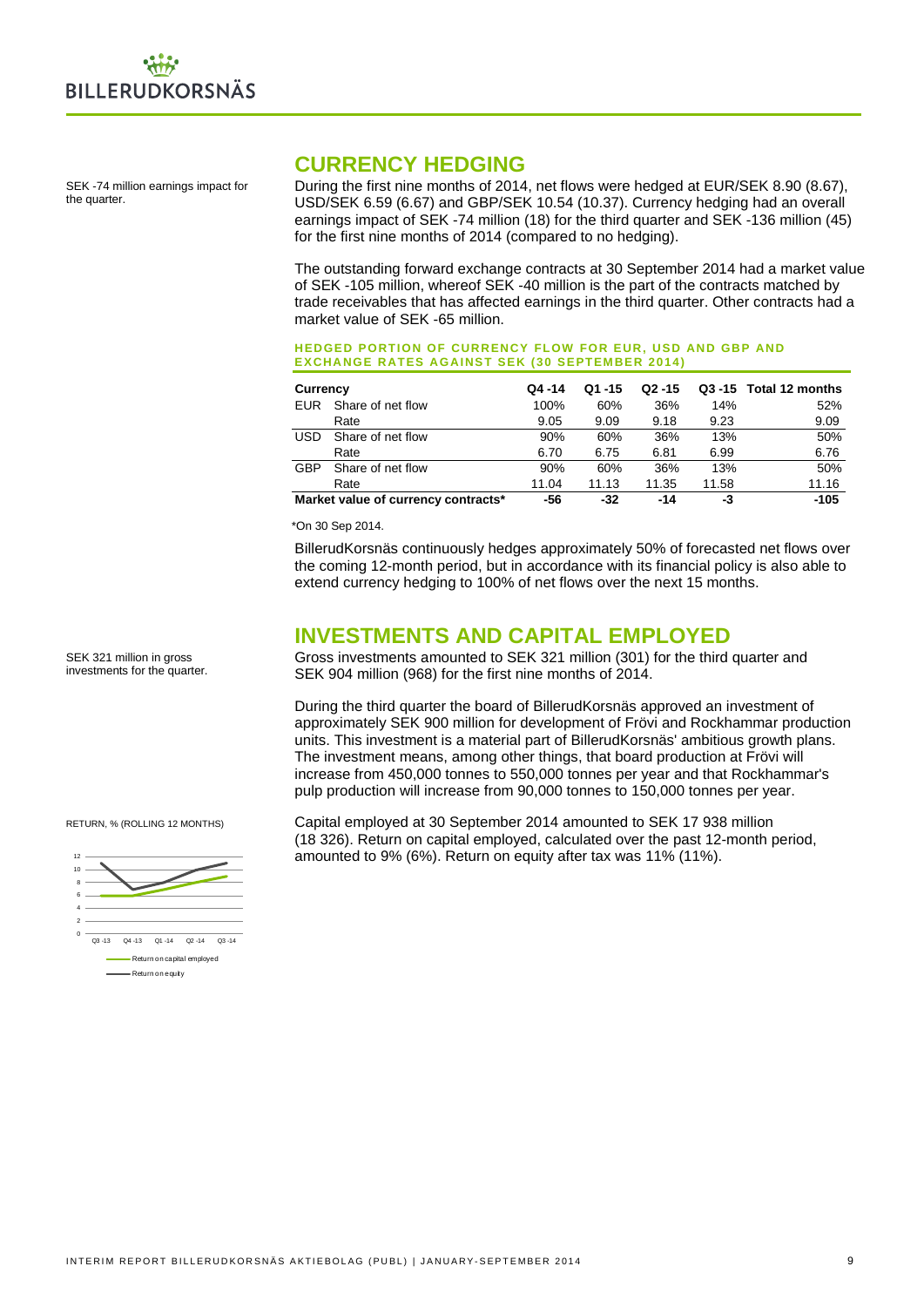

## **CASH FLOW AND FINANCIAL POSITION**

**SUMMARY CASH FLOW STATEMENT**

|                                     | Quarter   |                | Jan-Sep |         |
|-------------------------------------|-----------|----------------|---------|---------|
| <b>SEKm</b>                         | $Q3 - 14$ | $Q3 - 13$      | 2014    | 2013    |
| Operating surplus, etc.             | 777       | 650            | 2 3 9 1 | 2 1 3 0 |
| Change in working capital, etc.     | 167       | $-239$         | 269     | $-388$  |
| Net financial items, taxes, etc.    | $-129$    | $-193$         | $-444$  | $-470$  |
| Cash flow from operating activities | 815       | 218            | 2 2 1 6 | 1 272   |
| Current net investments             | $-321$    | $-218$         | $-904$  | -891    |
| Operating cash flow                 | 494       | $\blacksquare$ | 1 3 1 2 | 381     |

DEBT/EQUITY RATIO AT THE END OF THE QUARTER



Operating cash flow during the first nine months of 2014 amounted to SEK 1 312 million (381). The increased operating cash flow was mainly due to improved operating profit and reduced working capital.

Net interest-bearing debt on 30 September 2014 was SEK 7 589 million (8 551). The Group's net debt/equity ratio at the end of the period was 0.73 (0.87). This is a decrease from the second quarter with 0.06 due to positive cash flow during the third quarter. BillerudKorsnäs' financial target for net debt/equity ratio is to be less than 0.90.

## **FINANCING**

Interest-bearing loans amounted to SEK 7 138 million. Long-term interest-bearing liabilities amount to SEK 4 566 million and consist of utilisation of revolving credit facility of SEK 216 million, bond loans of SEK 2 150 million, SEK 1 600 million in term loans and other long-term liabilities amounting to SEK 600 million. Short-term liabilities amount to SEK 2 572 million and consist of commercial paper program of SEK 1 716 million, SEK 800 million in term loan and SEK 56 million in other short-term liabilities.

During the third quarter the group issued two bonds within the MTN program. One two year bond of SEK 200 million and one three year bond of SEK 300 million. The debt portfolio and the maturity profile is shown in the table below.

The syndicated revolving credit facility of SEK 5 500 million matures 2019.

#### **INTEREST-BEARING LOANS**

|                                    |             | <b>Maturity, years</b> | Total |         |          |
|------------------------------------|-------------|------------------------|-------|---------|----------|
| Loan                               | Limit, SEKm | $0 - 1$                | 1-2   | $2-$    | utilized |
| Syndicated credit facilitiy        | 5647        |                        | 92    | 124     | 216      |
| Term loans                         |             | 800                    |       | 1 600   | 2 4 0 0  |
| Bond loans within MTN program      | 5 0 0 0     |                        | 200   | 1800    | 2 0 0 0  |
| Other bond loans                   |             |                        | 150   |         | 150      |
| Commercial paper                   | 3 0 0 0     | 1716                   |       |         | 1716     |
| Term Ioan, Bomhus Energi AB        |             | 41                     | 38    | 532     | 611      |
| Other interest-bearing liabilities |             | 15                     |       | 30      | 45       |
| Group total                        |             | 2572                   | 480   | 4 0 8 6 | 7 138    |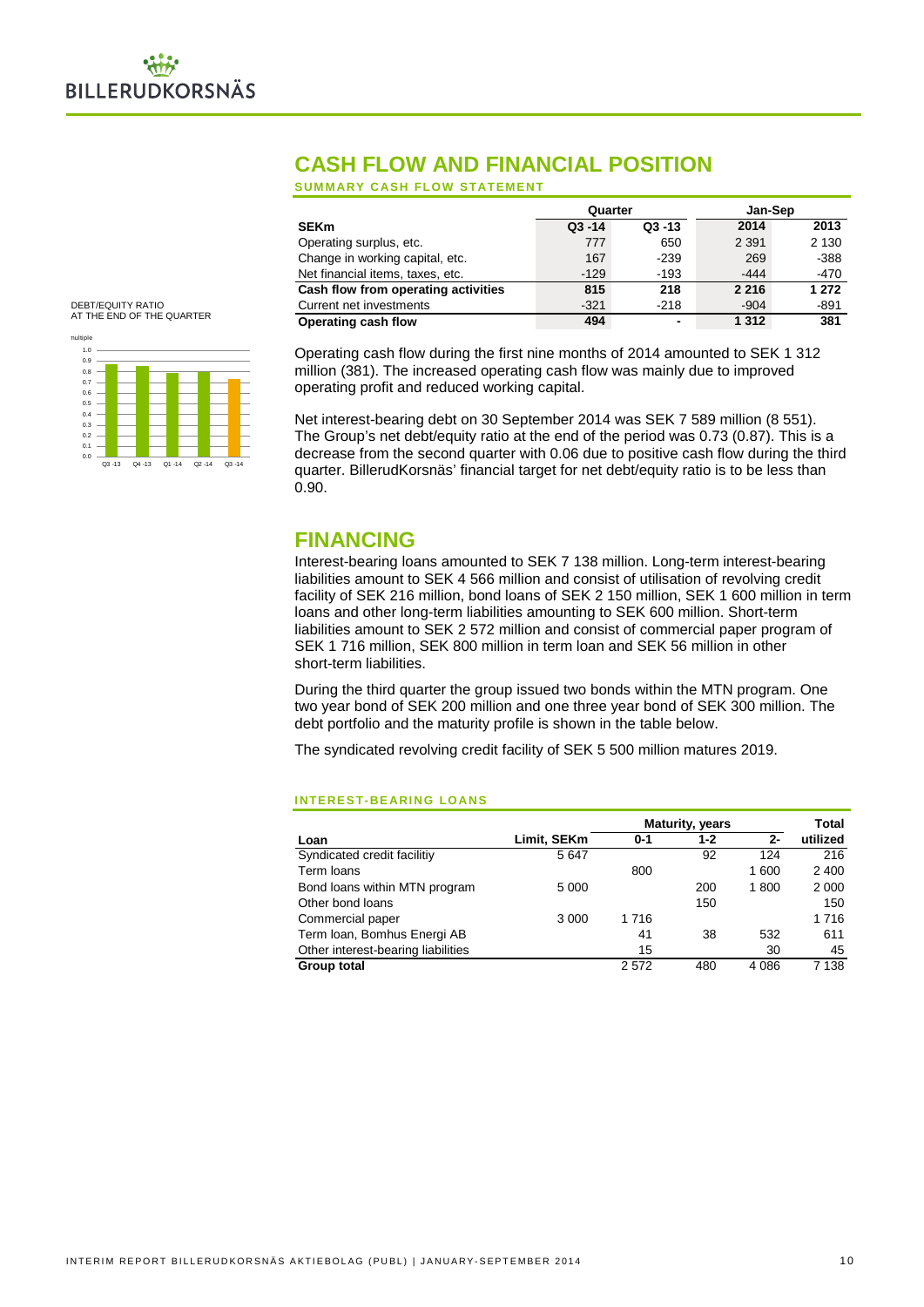## **PARENT COMPANY**

The parent company BillerudKorsnäs AB includes the Gruvön production unit, the sales organisation for the Nordic market and markets outside Europe, and the head office functions.

Net sales in the first nine months of 2014 amounted to SEK 2 802 million (2 911). Operating profit reached SEK 155 million, which was SEK 1 million lower than for the same period in 2013.

The parent company hedges both its' own and the Group's net currency flows. The parent company's earnings include the results of these hedging measures. In the first nine months of 2014 this result amounted to SEK -136 million (45).

Investments in property, plant and equipment and intangible assets excluding shares in the first nine months of 2014 amounted to SEK 234 million (87). The average number of employees was 913 (955). Cash and bank balances and short-term investments amounted to SEK 121 million (303).

## **SEASONAL EFFECTS**

BillerudKorsnäs' business is to a relatively limited extent subject to seasonal fluctuations. The greatest impact is from periodic maintenance shutdowns, during which the unit concerned is idle for approximately a week. The loss of production results in somewhat lower deliveries over an extended period before, during and after the shutdown.

#### **MAINTENANCE SHUTDOWNS**

In addition to on-going maintenance during production, BillerudKorsnäs' production units normally also require more extensive maintenance at some time during the year. In order to carry out maintenance, production of pulp, paper and board is stopped – known as a maintenance shutdown. The cost of a maintenance shutdown mainly comprises the loss of volume related to the shutdown and fixed costs, mainly in the form of costs of maintenance and overtime work, as well as - to some extent variable costs such as higher consumption of electricity and wood when production is restarted. The effects of shutdowns on earnings vary depending on the extent of measures carried out, their nature and the actual length of the shutdown. The estimated cost of shutdown is an assessment of the impact on earnings of a normal shutdown, compared to a quarter during which no periodic maintenance shutdown takes place.

| <b>Production</b><br>units | <b>Estimated</b><br>shutdown<br>cost. <sup>1</sup> |           | cost by business area | Estimated breakdown of shutdown Planned dates of<br>maintenance shutdown |                               |  |  |
|----------------------------|----------------------------------------------------|-----------|-----------------------|--------------------------------------------------------------------------|-------------------------------|--|--|
|                            | <b>SEKm</b>                                        | Packaging | Consumer              |                                                                          | Container- 2015   2014   2013 |  |  |
|                            |                                                    | Paper     | <b>Board</b>          | board                                                                    |                               |  |  |
| Gävle                      | ~120                                               | $~1.5\%$  | $~10\%$               | ~15%                                                                     | Q3<br>Q4<br>Q4                |  |  |
| Gruvön                     | ~120                                               | $~10\%$   | $~1.5\%$              | $~55\%$                                                                  | Q2<br>Q2<br>Q4                |  |  |
| Frövi                      | $~1$ – 65                                          | $0\%$     | 100%                  | $0\%$                                                                    | Q3<br>Q3<br>Q2                |  |  |
| Skärblacka                 | ~175                                               | $~1.85\%$ | $0\%$                 | ~15%                                                                     | Q4<br>Q3<br>Q3                |  |  |
| Karlsborg                  | $~1$ - 55                                          | 100%      | $0\%$                 | $0\%$                                                                    | Q3<br>Q3<br>Q3                |  |  |
| Pietarsaari                | ~15                                                | 100%      | $0\%$                 | 0%                                                                       | Q3<br>Q2<br>Q4                |  |  |

In connection to the maintenance shutdowns in 2014 in Gävle and Frövi, investments for increased capacity of liquid packaging board are planned and the negative impact on operating profit is estimated to be approximately SEK 35 million higher than a "normal" shutdown.

During the third quarter 2014 there have been planned maintenance shutdowns at the production units in Frövi, Karlsborg and Skärblacka. The impact on the quarterly earnings was approximately SEK 227 million. The increase, compared to estimate, was due to start-up problems at Karlsborg and Frövi.

1 Maintenance shutdowns at Beetham, Rockhammar and Tervasaari have an insignificant effect on BillerudKorsnäs' total earnings.

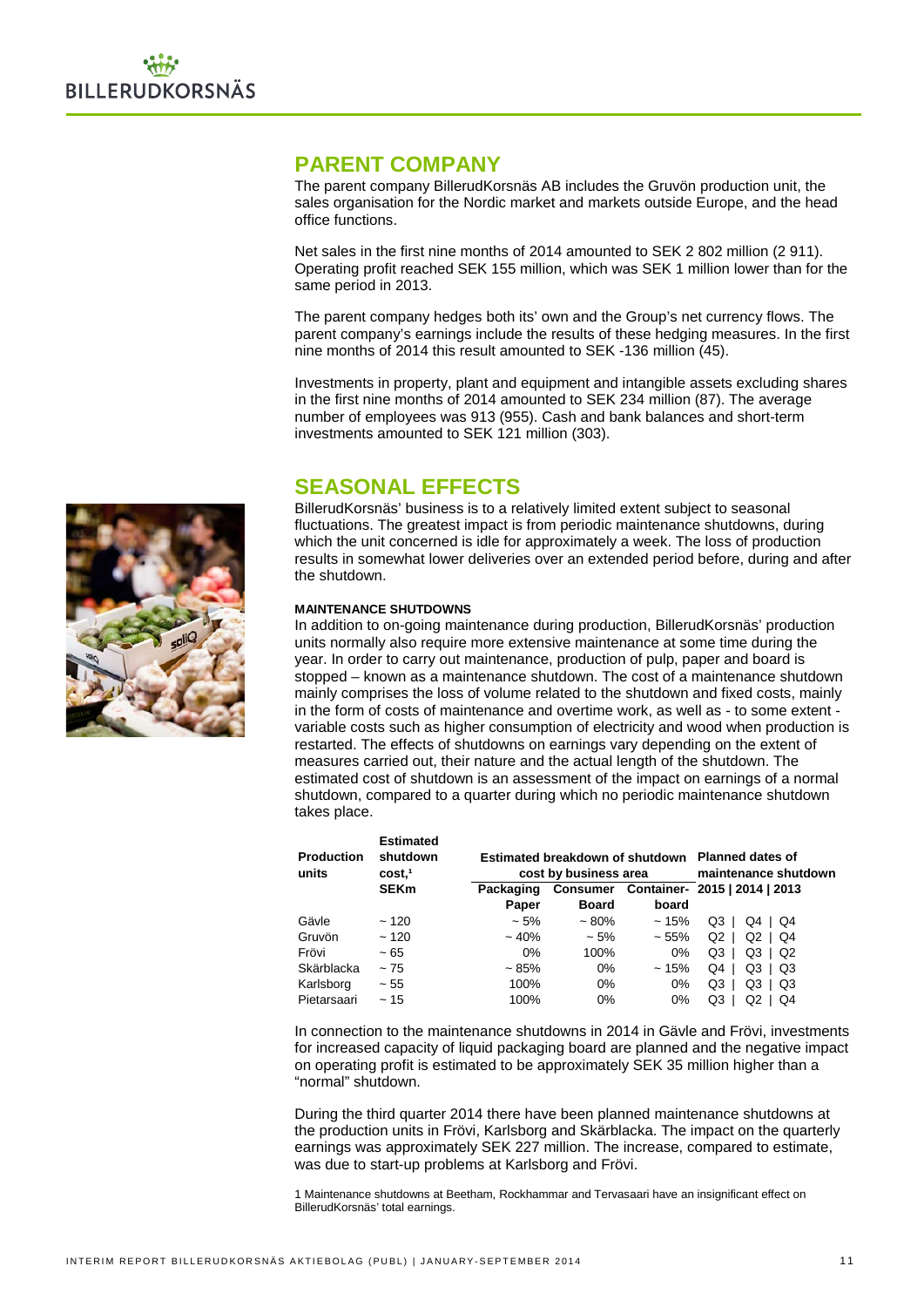



BillerudKorsnäs is listed on NASDAQ OMX Stockholm.

## **LARGEST SHAREHOLDERS**

**BILLERUDKORSNÄS' TEN LARGEST SHAREHOLDERS (30 SEPTEMBER 2014)**

|                                      | Number of     | Number of |
|--------------------------------------|---------------|-----------|
| Shareholder                          | shares        | votes, %  |
| <b>FRAPAG Beteiligungsholding AG</b> | 31 300 000    | 15.1      |
| AMF Insurance & Funds                | 17 879 190    | 8.6       |
| Swedbank Robur Funds                 | 12 581 643    | 6.1       |
| Nordea Funds                         | 11 156 327    | 5.4       |
| Fourth Swedish National Pension Fund | 8 392 368     | 4.1       |
| Lannebo Funds                        | 8 2 5 2 8 5 5 | 4.0       |
| Alecta                               | 7 926 000     | 3.8       |
| <b>SHB Funds</b>                     | 5 890 114     | 2.8       |
| Norges Bank Investment Management    | 5 284 142     | 2.6       |
| DFA Funds (USA)                      | 4 724 520     | 2.3       |
| <b>Total 10 largest shareholders</b> | 113 387 159   | 54.8      |
| Total number of shares in the market | 206 788 161   | 100.0     |

Source: SIS Ägarservice AB. Excludes BillerudKorsnäs' approximately 1.4 million bought-back shares and foreign custodian banks.

The total number of shareholders (including nominee-registered) was 99 433. The proportion of foreign ownership was 32.9% of the number of shares in the market. More information about shareholder structure is available at www.billerudkorsnas.com/investor-relations.

## **DISTRIBUTION OF SHARES**

**DISTRIBUTION OF SHARES (30 SEPTEMBER 2014)**

| Registered number of shares          | 208 219 834 |
|--------------------------------------|-------------|
| Bought back shares                   | -1 431 673  |
| Total number of shares in the market | 206 788 161 |

## **SIGNIFICANT RISKS AND UNCERTAINTIES**

BillerudKorsnäs' products are generally dependent on the business cycle, in terms of both price development and potential sales volumes. The Group is exposed to currency fluctuations, since most revenues are invoiced in foreign currency, while a large part of operating expenses are in SEK. A more in-depth description of risks and a sensitivity analysis is provided on pages 21-26 of the 2013 Annual Report.

## **RELATED PARTY TRANSACTIONS**

No transactions have taken place between BillerudKorsnäs and related parties that significantly affect the company's position and earnings.

## **2015 ANNUAL GENERAL MEETING**

The Annual General Meeting will be held in Stockholm on 5 May 2015. Shareholders wishing to have matters considered at the Annual General Meeting should submit their proposals in writing to BillerudKorsnäs AB (publ), Att: Andreas Mattsson, Corporate Legal Counsel, Box 703, 169 27 Solna, Sweden, at least seven weeks before the Annual General Meeting, in order to be sure that the matter can be included in the convening notice to the Meeting. Notified matters can be included on the agenda of the Annual General Meeting only if they are suitable for decision by the Meeting and if they have been notified in due time. Further details on how and when to notify participation at the Annual General Meeting will be published in advance of the Meeting.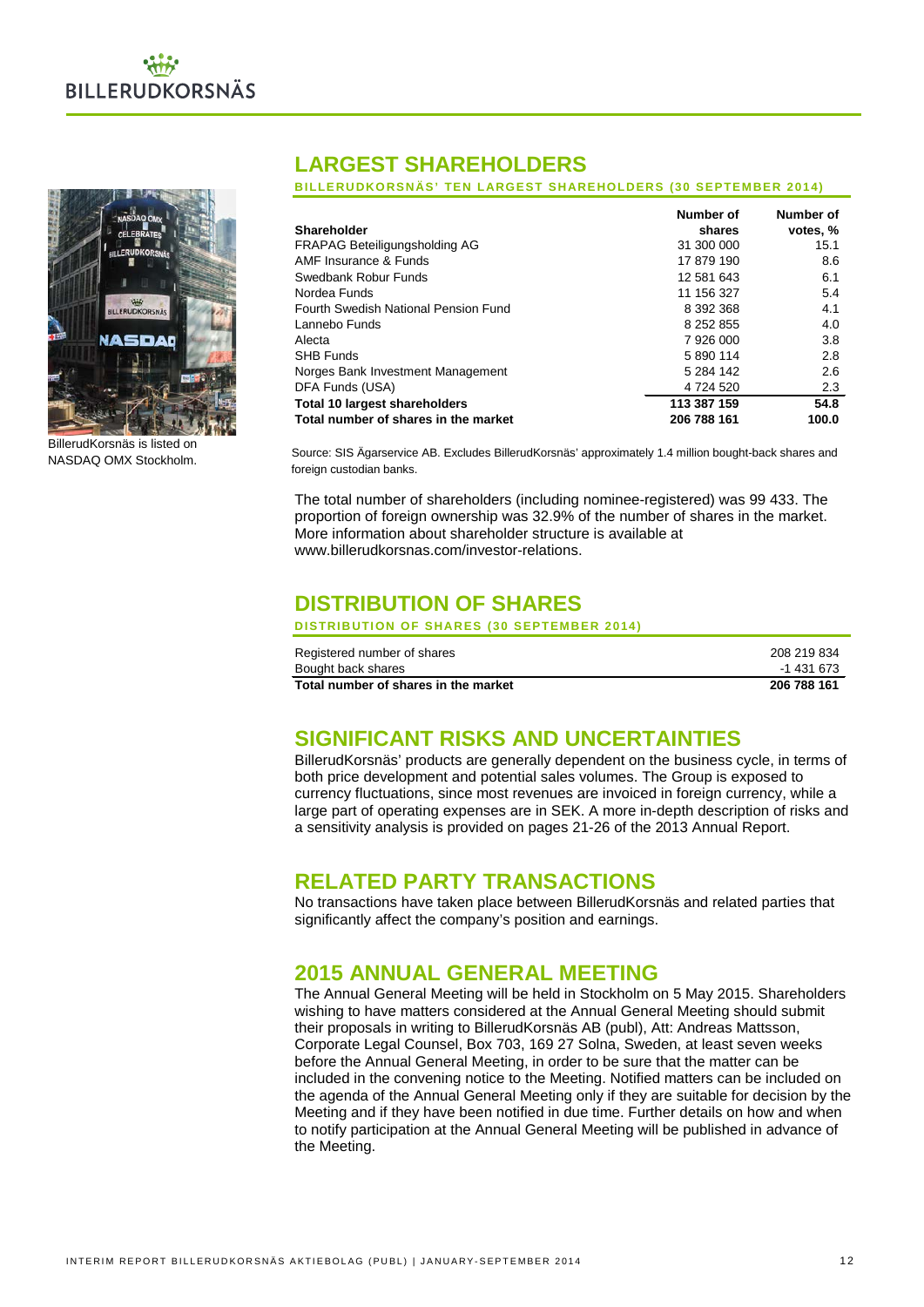## **2015 NOMINATION COMMITTEE**

In accordance with the resolution by the Annual General Meeting of BillerudKorsnäs on 6 May 2014, the Chairman of the Board of Directors has convened a Nomination Committee for the Annual General Meeting 2015, appointed by the major shareholders in the company. The Nomination Committee consists of Michael M.F. Kaufmann, appointed by Frapag Beteiligungsholding AG, Peder Hasslev, appointed by AMF Försäkring & Fonder, Lennart Francke, appointed by Swedbank Robur fonder and Mats Hellström, appointed by Nordea fonder. Information about the work of the Nomination Committee can be found at BillerudKorsnäs website www.billerudkorsnas.com. Shareholders wishing to make proposals to the Nomination Committee should submit their proposal in writing via e-mail to valberedningen@billerudkorsnas.com or by mail to BillerudKorsnäs AB (publ), Att: Valberedningen, Box 703, 169 27 Solna, Sweden.

## **EVENTS AFTER THE END OF THE QUARTER**

On 8 October, the Supreme Administrative Court announced to reject BillerudKorsnäs appeal regarding the award of electricity certificates due to the rebuilds made in Karlsborg, Skärblacka and Gruvön during the years 2005 and 2006.

## **FINANCIAL CALENDAR**

| Year-end report January-December 2014 | 10 February 2015 |
|---------------------------------------|------------------|
| Interim report January-March 2015     | 28 April 2015    |
| Interim report January-June 2015      | 21 July 2015     |
| Interim report January-September 2015 | 26 October 2015  |

The 2015 Annual General Meeting will be held on 5 May 2015.

## **ACCOUNTING PRINCIPLES**

The interim report for the Group is prepared in accordance with IAS 34 Interim Financial Reporting and the Swedish Annual Accounts Act. Beginning in 2014, ownership in Bomhus Energi AB is reported as a joint operation in accordance with IFRS 11 and where BillerudKorsnäs recognises its share of Bomhus Energi AB's revenues, expenses, assets and liabilities. Numbers and key figures for 2013 have been recalculated, see Appendix. The accounting principles otherwise applied in this interim report are the same as those used in the most recent annual report for 2013, see pages 27-36 and page 67 for definitions of key indicators. The interim report for the parent company is prepared in accordance with the Swedish Annual Accounts Act. Key figure definitions are provided on page 24 of this report.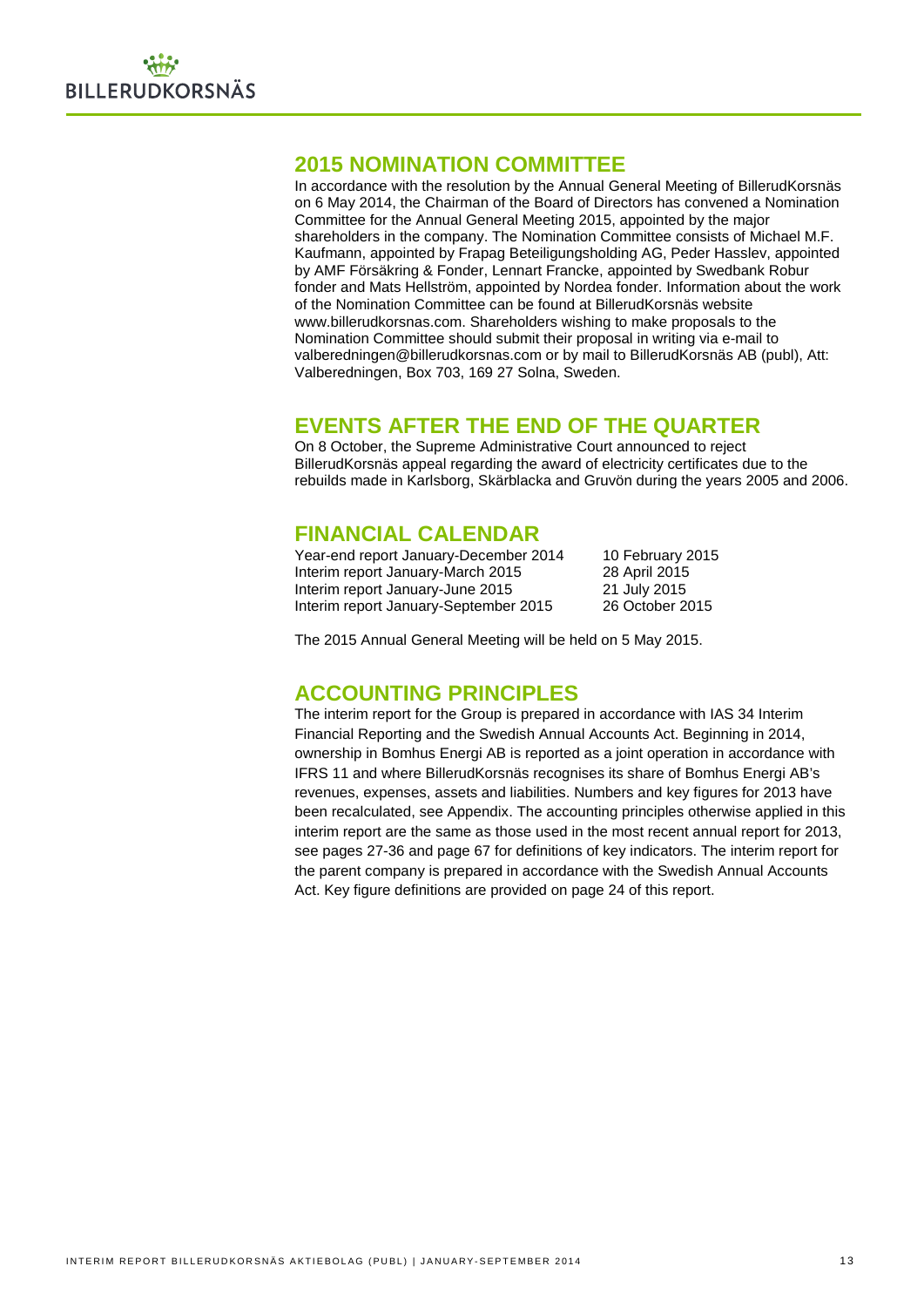## **REVIEW REPORT**

#### **INTRODUCTION**

We have reviewed the condensed interim report for BillerudKorsnäs AB (publ) as at September 30, 2014 and for the nine months period then ended. The Board of Directors and the Managing Director are responsible for the preparation and presentation of this interim report in accordance with IAS 34 and the Swedish Annual Accounts Act. Our responsibility is to express a conclusion on this interim report based on our review.

#### **SCOPE OF REVIEW**

We conducted our review in accordance with the International Standard on Review Engagements, ISRE 2410 Review of Interim Financial Statements Performed by the Independent Auditor of the Entity. A review consists of making inquiries, primarily of persons responsible for financial and accounting matters, and applying analytical and other review procedures. A review is substantially less in scope than an audit conducted in accordance with International Standards on Auditing and other generally accepted auditing standards in Sweden. The procedures performed in a review do not enable us to obtain assurance that we would become aware of all significant matters that might be identified in an audit. Accordingly, we do not express an audit opinion.

#### **CONCLUSION**

Based on our review, nothing has come to our attention that causes us to believe that the interim report is not prepared, in all material aspects, in accordance with IAS 34 and the Swedish Annual Accounts Act regarding the Group, and in accordance with the Swedish Annual Accounts Act regarding the Parent Company.

Stockholm, 28 October, 2014

Ernst & Young AB

Martin Brenner Authorized Public Accountant

The information in this interim report is such that BillerudKorsnäs AB (publ) is obliged to disclose under the Swedish Securities Market Act. This report has been prepared in both a Swedish and an English version.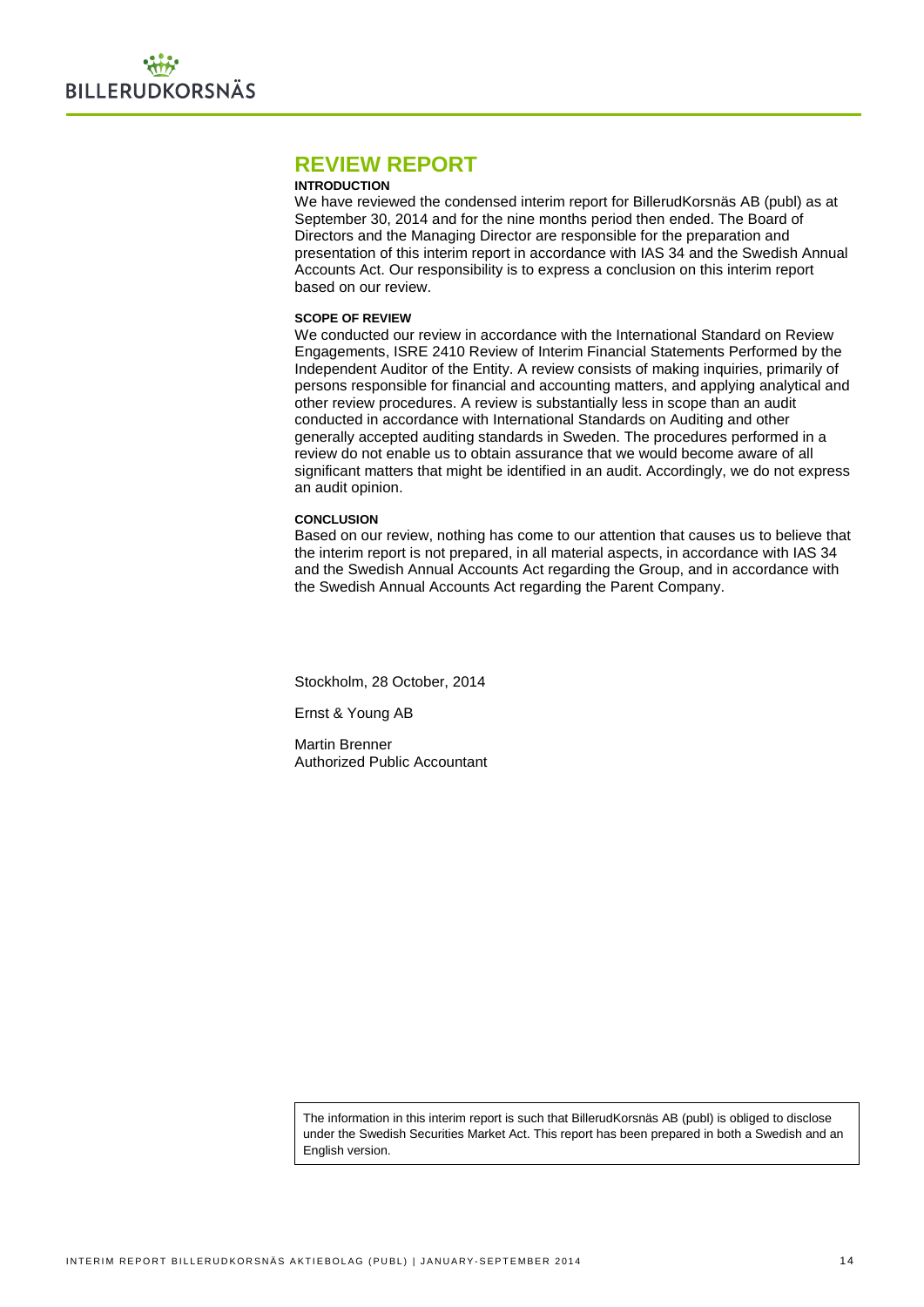## **BILLERUDKORSNÄS GROUP**

## **INCOME STATEMENT**

|                                                         |           | Quarter   |           | Jan-Sep  |          | <b>Full year</b> |
|---------------------------------------------------------|-----------|-----------|-----------|----------|----------|------------------|
| <b>SEKm</b>                                             | $Q3 - 14$ | $Q2 - 14$ | $Q3 - 13$ | 2014     | 2013     | 2013             |
| Net sales                                               | 5 1 9 1   | 5 1 2 8   | 4748      | 15 7 29  | 14 934   | 19689            |
| Other income                                            | 30        | 27        | 30        | 77       | 99       | 130              |
| <b>Operating income</b>                                 | 5 2 2 1   | 5 1 5 5   | 4778      | 15 806   | 15 033   | 19819            |
| Change in inventories                                   | $-102$    | 79        | 13        | $-129$   | $-122$   | $-43$            |
| Raw materials and consumables                           | $-2484$   | $-2629$   | $-2416$   | $-7797$  | $-7707$  | $-10236$         |
| Other external costs                                    | $-1117$   | $-1027$   | $-1025$   | $-3160$  | $-2958$  | $-4006$          |
| Employee benefits expense                               | $-726$    | $-786$    | $-678$    | $-2251$  | $-2219$  | $-2958$          |
| Depreciation and impairment of non-current assets       | $-342$    | $-343$    | $-363$    | $-1029$  | $-1093$  | $-1439$          |
| Profit/Loss from participations in associated companies |           |           |           |          |          |                  |
| <b>Operating expenses</b>                               | -4 771    | -4 705    | $-4469$   | $-14365$ | $-14099$ | $-18682$         |
| <b>Operating profit/loss</b>                            | 450       | 450       | 309       | 1441     | 934      | 1 1 3 7          |
| Financial income and expenses                           | $-57$     | $-70$     | $-79$     | $-199$   | $-233$   | $-309$           |
| Profit/Loss before tax                                  | 393       | 380       | 230       | 1 242    | 701      | 828              |
| Taxes                                                   | $-82$     | $-88$     | -44       | $-270$   | $-118$   | $-142$           |
| Net profit/loss for the period                          | 311       | 292       | 186       | 972      | 583      | 686              |
| Profit/Loss attributable to:                            |           |           |           |          |          |                  |
| Owners of the parent company                            | 306       | 288       | 183       | 955      | 571      | 671              |
| Non-controlling interests                               | 5         | 4         | 3         | 17       | 12       | 15               |
| Net profit/loss for the period                          | 311       | 292       | 186       | 972      | 583      | 686              |
| Earnings per share, SEK                                 | 1.48      | 1.39      | 0.88      | 4.62     | 2.76     | 3.24             |
| Diluted earnings per share, SEK                         | 1.48      | 1.38      | 0.88      | 4.61     | 2.76     | 3.24             |

## **STATEMENT OF COMPREHENSIVE INCOME**

|                                                                    |           | Quarter        |           | Jan-Sep        | Full year |       |
|--------------------------------------------------------------------|-----------|----------------|-----------|----------------|-----------|-------|
| <b>SEKm</b>                                                        | $Q3 - 14$ | $Q2 - 14$      | $Q3 - 13$ | 2014           | 2013      | 2013  |
| Net profit/loss for the period                                     | 311       | 292            | 186       | 972            | 583       | 686   |
| Other comprehensive income                                         |           |                |           |                |           |       |
| Items that will not be reclassified to profit or loss              |           |                |           |                |           |       |
| Actuarial gains or losses on defined benefit pension plans         | $-69$     |                | 101       | $-69$          | 100       | 89    |
| Tax attributable to items not to be reclassified to profit or loss | 15        |                | $-22$     | 15             | $-22$     | $-20$ |
| Total items never reclassified to profit or loss                   | $-54$     | $\blacksquare$ | 79        | $-54$          | 78        | 69    |
| Items that have been or may be reclassified subsequently to        |           |                |           |                |           |       |
| profit or loss                                                     |           |                |           |                |           |       |
| Differences arising from the translation of foreign operations'    |           |                |           |                |           |       |
| accounts                                                           | 4         | 55             | $-18$     | 61             | 13        | 67    |
| Change in fair value of shareholding in Bergvik Skog               | $-3$      | 6              | 10        | $\overline{7}$ | 32        | 44    |
| Change in fair value of cash flow hedges                           | $-3$      | $-106$         | 43        | $-118$         |           | $-23$ |
| Tax attributable to items that have been or may be reclassified    |           |                |           |                |           |       |
| subsequently to profit or loss                                     | 1         | 23             | -9        | 26             |           | 5     |
| Total items that have been or may be reclassified subsequently     |           |                |           |                |           |       |
| to profit or loss                                                  | $-1$      | $-22$          | 26        | $-24$          | 46        | 93    |
| Total comprehensive income for the period                          | 256       | 270            | 291       | 894            | 707       | 848   |
| Attributable to:                                                   |           |                |           |                |           |       |
| Owners of the parent company                                       | 251       | 264            | 288       | 875            | 695       | 831   |
| Non-controlling interests                                          | 5         | 6              | 3         | 19             | 12        | 17    |
| Total comprehensive income for the period                          | 256       | 270            | 291       | 894            | 707       | 848   |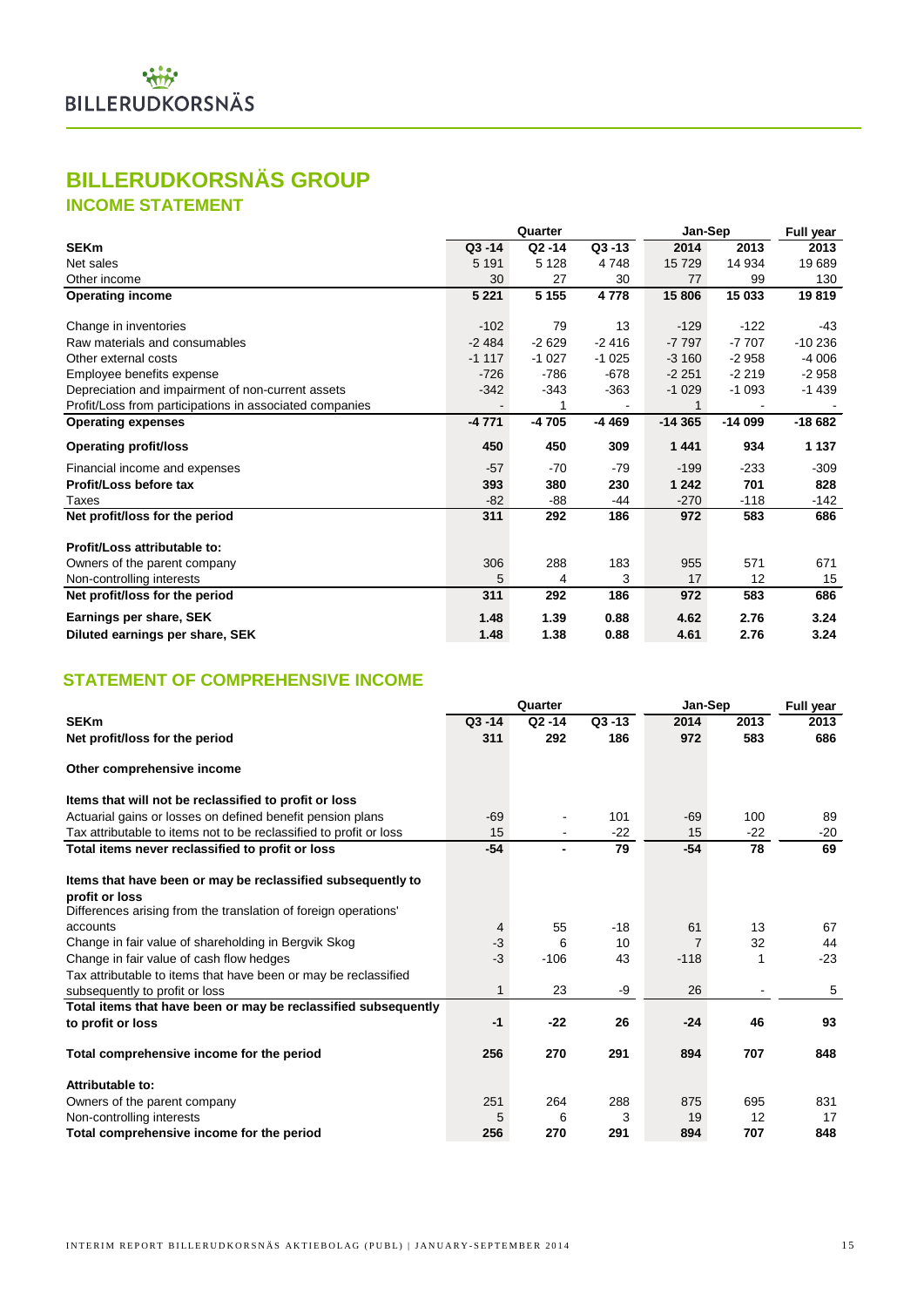## **STATEMENT OF CHANGES IN EQUITY**

|                                                         | Jan-Sep |         | Full year |
|---------------------------------------------------------|---------|---------|-----------|
| <b>SEKm</b>                                             | 2014    | 2013    | 2013      |
| <b>Opening balance</b>                                  | 9917    | 9 4 3 5 | 9435      |
| Comprehensive income for the period                     | 894     | 707     | 848       |
| Rights issue                                            |         | 42      | 42        |
| Share-based payment to be settled in equity instruments | 3       | 4       | 5         |
| Dividends paid                                          | $-465$  | $-413$  | $-413$    |
| <b>Closing balance</b>                                  | 10 349  | 9775    | 9917      |
| Equity attributable to:                                 |         |         |           |
| Owners of the parent company                            | 10 269  | 9 7 1 9 | 9856      |
| Non-controlling interests                               | 80      | 56      | 61        |
| <b>Closing balance</b>                                  | 10 349  | 9775    | 9917      |

## **BALANCE SHEET**

|                                                     | 30 Sep  | 30 Jun  | 31 Dec  |
|-----------------------------------------------------|---------|---------|---------|
| <b>SEKm</b>                                         | 2014    | 2014    | 2013    |
| Intangible assets                                   | 2 5 9 6 | 2615    | 2658    |
| Property, plant and equipment                       | 14 687  | 14 687  | 14714   |
| Other non-current assets                            | 820     | 825     | 798     |
| Inventories                                         | 2929    | 3 0 0 3 | 3 0 2 9 |
| Accounts receivable                                 | 2 604   | 2573    | 2 400   |
| Other current assets                                | 905     | 869     | 844     |
| Cash and cash equivalents                           | 341     | 193     | 497     |
| <b>Total assets</b>                                 | 24 8 82 | 24 765  | 24 940  |
| Equity attributable to owners of the parent company | 10 269  | 10 017  | 9856    |
| Non-controlling interests                           | 80      | 75      | 61      |
| <b>Total equity</b>                                 | 10 349  | 10 092  | 9917    |
|                                                     |         |         |         |
| Interest-bearing liabilities                        | 4 5 6 6 | 4 0 5 0 | 5 1 9 7 |
| Provisions for pensions                             | 792     | 730     | 732     |
| Other provisions                                    | 41      | 40      | 42      |
| Deferred tax liabilities                            | 2655    | 2676    | 2691    |
| <b>Total non-current liabilities</b>                | 8 0 5 4 | 7496    | 8662    |
| Interest-bearing liabilities                        | 2572    | 3435    | 2958    |
| Accounts payables                                   | 2 3 6 3 | 2 2 8 3 | 1745    |
| Other liabilities and provisions                    | 1 5 4 4 | 1459    | 1658    |
| <b>Total current liabilities</b>                    | 6479    | 7 1 7 7 | 6 3 6 1 |
| <b>Total equity and liabilities</b>                 | 24 882  | 24 765  | 24 940  |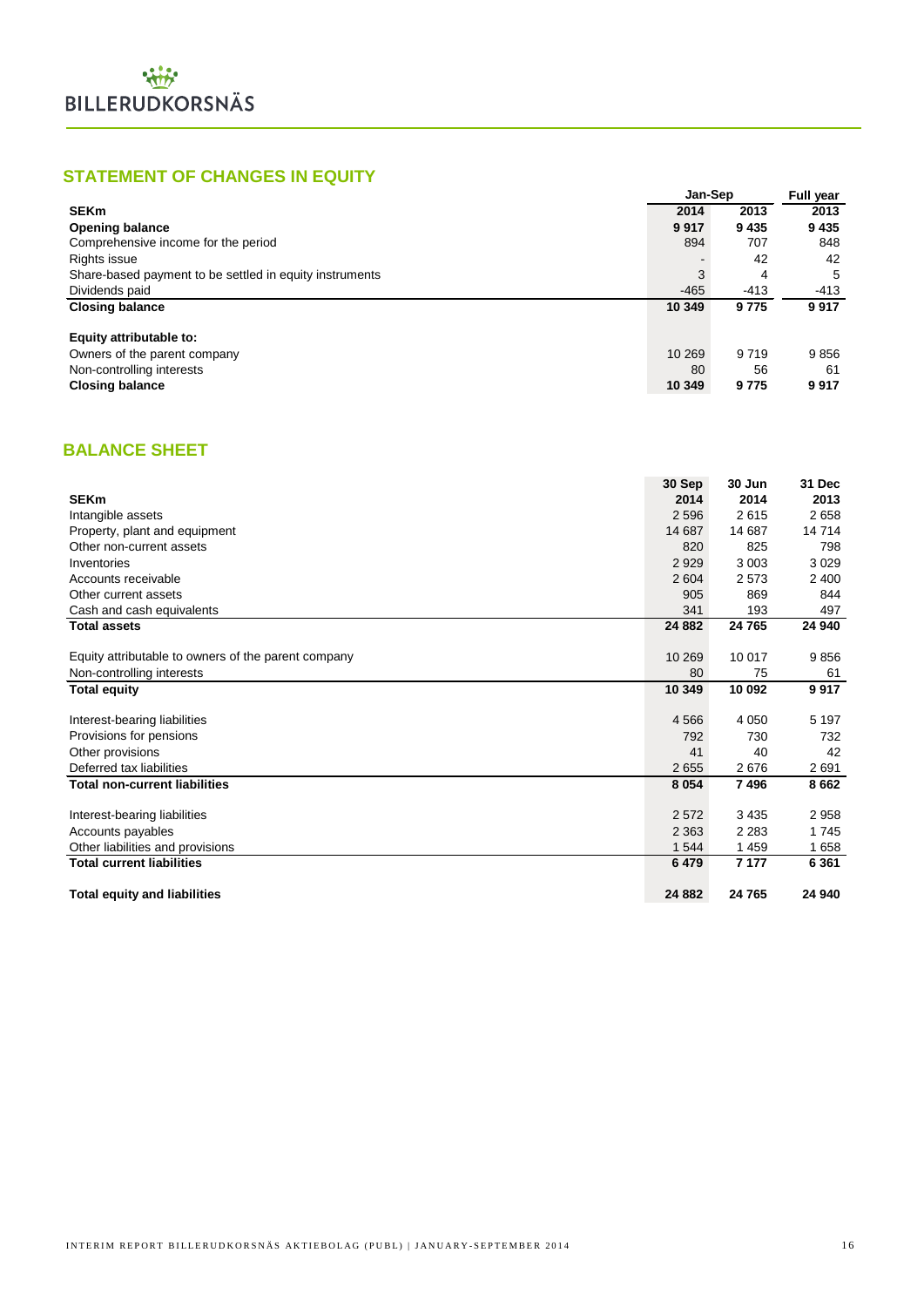## **STATEMENT OF CASH FLOW**

|                                                        | Quarter   |           | Jan-Sep   | <b>Full year</b> |         |         |
|--------------------------------------------------------|-----------|-----------|-----------|------------------|---------|---------|
| <b>SEKm</b>                                            | $Q3 - 14$ | $Q2 - 14$ | $Q3 - 13$ | 2014             | 2013    | 2013    |
| Operating surplus, etc.*                               | 777       | 761       | 650       | 2 3 9 1          | 2 1 3 0 | 2656    |
| Change in working capital, etc.                        | 167       | 128       | $-239$    | 269              | $-388$  | -452    |
| Net financial items, taxes, etc.                       | $-129$    | $-153$    | $-193$    | -444             | -470    | -425    |
| Cash flow from operating activities                    | 815       | 736       | 218       | 2 2 1 6          | 1 272   | 1779    |
|                                                        |           |           |           |                  |         |         |
| Investments in property, plant and equipment           | $-321$    | $-301$    | $-294$    | $-902$           | -974    | $-1334$ |
| Acquisition of financial assets                        |           | $-2$      |           | $-2$             | -3      | -3      |
| <b>Business combinations</b>                           |           |           | 9         |                  | 9       | 9       |
| Disposal of property, plant and equipment              |           |           | 76        |                  | 86      | 87      |
| Cash flow from investing activities                    | $-321$    | $-303$    | $-209$    | $-904$           | $-882$  | $-1241$ |
| Change in interest-bearing receivables                 |           |           |           |                  |         |         |
| Change in interest-bearing liabilities                 | $-350$    | -83       | 29        | $-1027$          | $-267$  | -466    |
| Dividend                                               |           | -465      |           | $-465$           | $-413$  | -413    |
| Rights issue                                           |           |           |           |                  | 42      | 42      |
| Cash flow from financing activities                    | $-350$    | $-548$    | 29        | $-1492$          | $-638$  | -836    |
| Total cash flow (=change in cash and cash equivalents) | 144       | $-115$    | 38        | $-180$           | $-248$  | -298    |
| Cash and cash equivalents at start of period           | 193       | 288       | 499       | 497              | 774     | 774     |
| Translation differences in cash and cash equivalents   | 4         | 20        | -6        | 24               | 5       | 21      |
| Cash and cash equivalents at the end of the period     | 341       | 193       | 531       | 341              | 531     | 497     |

\*The amount for the period January - September 2014 takes into account operating profit of SEK 1 441 million, reversed depreciation SEK 1 029 million, decrease in pension liabilities SEK -16 million, other provisions SEK -35 million, result from associated companies SEK -1 million, net of produced and sold electricity certificates and sold emission rights SEK -30 million and incentive programmes SEK 3 million. The amount for the period January – September 2013 takes into account operating profit of SEK 934 million, reversed depreciation SEK 1 093 million, decrease in pension liabilities SEK -14 million, other provisions SEK 28 million, capital result SEK -7 million, expensed indirect acquisition costs SEK 2 million, net of produced and sold electricity certificates and sold emission rights SEK 90 million and incentive programmes SEK 4 million.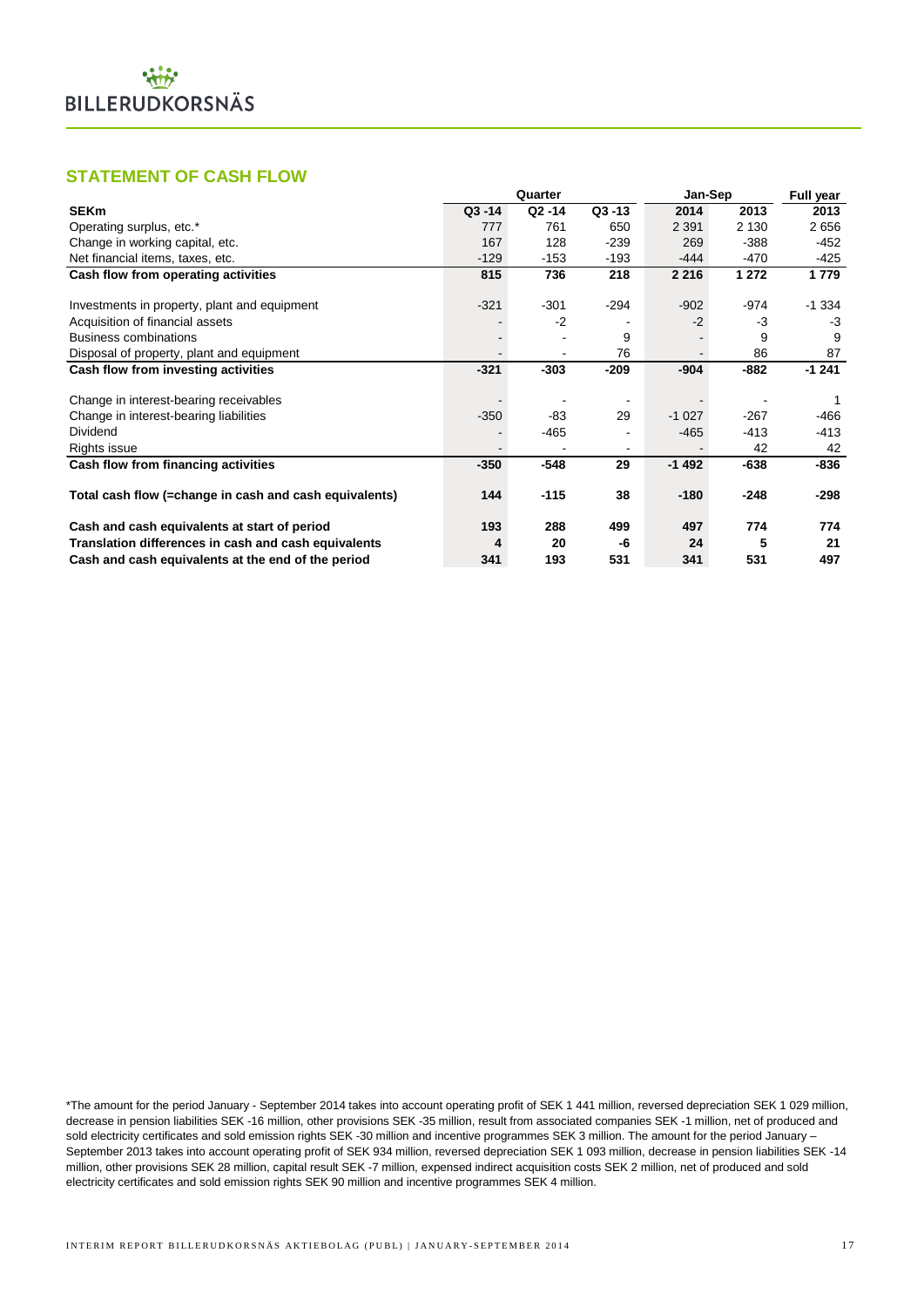#### **NOTE FINANCIAL ASSETS AND LIABILITIES**

| Group 30 September 2014                  | <b>Derivatives</b><br>in hedge<br>accounting | <b>Accounts</b><br>and loan<br>receivables | Available for-<br>sale financial<br>assets | <b>Financial liabilities</b><br>measured at amortised<br>costs | Total<br>carrying | amount Fair value |
|------------------------------------------|----------------------------------------------|--------------------------------------------|--------------------------------------------|----------------------------------------------------------------|-------------------|-------------------|
| Other shares and participations          |                                              |                                            | 788                                        |                                                                | 788               | 788               |
| Long-term receivables                    |                                              | 5                                          |                                            |                                                                | 5                 | 5                 |
| Accounts receivable                      | -                                            | 2 604                                      |                                            | ۰                                                              | 2604              | 2 604             |
| Other receivables                        | 8                                            | 323                                        |                                            |                                                                | 331               | 331               |
| Cash and cash equivalents <sup>1</sup>   |                                              | 341                                        |                                            | ۰                                                              | 341               | 341               |
| <b>Total</b>                             | 8                                            | 3 2 7 3                                    | 788                                        | $\blacksquare$                                                 | 4 0 6 9           | 4 0 6 9           |
| Non-current interest-bearing liabilities |                                              |                                            |                                            | 4566                                                           | 4566              | 4 607             |
| Current interest-bearing liabilities     |                                              | -                                          |                                            | 2572                                                           | 2572              | 2572              |
| Accounts payable                         |                                              |                                            |                                            | 2 3 6 4                                                        | 2 3 6 4           | 2 3 6 4           |
| Other liabilities                        | 140                                          |                                            |                                            | 189                                                            | 329               | 329               |
| <b>Total</b>                             | 140                                          |                                            |                                            | 9691                                                           | 9831              | 9872              |

| Group 31 December 2013                   | <b>Derivatives</b><br>in hedge<br>accounting | <b>Accounts</b><br>and loan<br>receivables | Available for-<br>sale financial<br>assets | <b>Financial liabilities</b><br>measured at amortised<br>costs | Total<br>carrying | amount Fair value |
|------------------------------------------|----------------------------------------------|--------------------------------------------|--------------------------------------------|----------------------------------------------------------------|-------------------|-------------------|
| Other shares and participations          |                                              |                                            | 781                                        |                                                                | 781               | 781               |
| Long-term receivables                    |                                              | 3                                          |                                            |                                                                | 3                 | 3                 |
| Accounts receivable                      | $\blacksquare$                               | 2 4 0 0                                    |                                            | $\,$                                                           | 2 4 0 0           | 2 4 0 0           |
| Other receivables                        | 27                                           | 323                                        |                                            |                                                                | 350               | 350               |
| Cash and cash equivalents <sup>1</sup>   | $\overline{\phantom{a}}$                     | 497                                        |                                            |                                                                | 497               | 497               |
| Total                                    | 27                                           | 3 2 2 3                                    | 781                                        |                                                                | 4 0 3 1           | 4 0 3 1           |
| Non-current interest-bearing liabilities | ۰                                            |                                            |                                            | 5 1 9 7                                                        | 5 1 9 7           | 5 1 6 6           |
| Current interest-bearing liabilities     |                                              |                                            |                                            | 2958                                                           | 2958              | 2958              |
| Accounts payable                         |                                              |                                            |                                            | 1745                                                           | 1745              | 1 7 4 5           |
| Other liabilities                        | 41                                           |                                            |                                            | 138                                                            | 179               | 179               |
| Total                                    | 41                                           |                                            |                                            | 10 038                                                         | 10 079            | 10 048            |

1 Investments in securities etc. are classified as Cash and cash equivalents when they mature less than three months after the acquisition date and are exposed to only a minor risk of fluctuation in value.

The assessment is that the total carrying amount and fair value is consistent and there is no offset.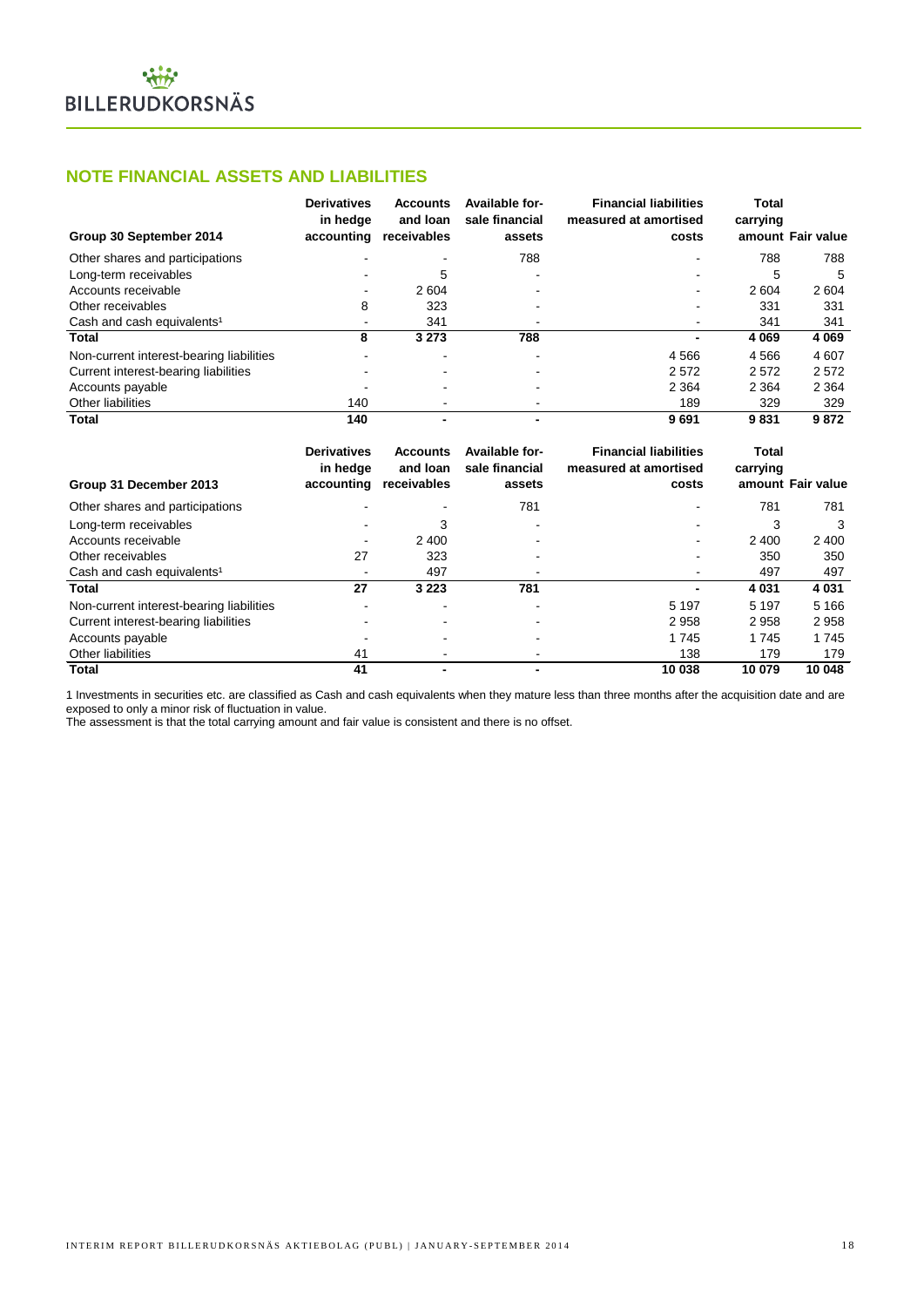

## **KEY FIGURES**

|                                                                     | Jan-Sep        |         | <b>Full year</b> |
|---------------------------------------------------------------------|----------------|---------|------------------|
|                                                                     | 2014           | 2013    | 2013             |
| <b>Margins</b>                                                      |                |         |                  |
| Gross margin, %                                                     | 16             | 13      | 13               |
| Operating margin, %                                                 | 9              | 6       | 6                |
| Return (rolling 12 months)                                          |                |         |                  |
| Return on capital employed, %                                       | 9              | 6       | 6                |
| Return on total capital, %                                          | $\overline{7}$ | 4       | $\,$ 5 $\,$      |
| Return on equity, %                                                 | 11             | 11      | $\overline{7}$   |
| Return on equity after dilution, %                                  | 11             | 11      | $\overline{7}$   |
| Capital structure at end of period                                  |                |         |                  |
| Capital employed, SEKm                                              | 17938          | 18 3 26 | 18 30 6          |
| Equity, SEKm                                                        | 10 349         | 9775    | 9917             |
| Interest-bearing net debt, SEKm                                     | 7589           | 8551    | 8 3 8 9          |
| Net debt/equity ratio, multiple                                     | 0.73           | 0.87    | 0.85             |
| Net debt/equity ratio after dilution, multiple                      | 0.73           | 0.87    | 0.84             |
| Equity ratio, %                                                     | 42             | 39      | 40               |
| Equity ratio after dilution, %                                      | 42             | 39      | 40               |
| Interest-bearing net debt / EBITDA, multiple                        | 2.51           | 3.72    | 3.26             |
| Interest-bearing net debt / EBIT, multiple                          | 4.62           | 8.91    | 7.38             |
| Key figures per share                                               |                |         |                  |
| Earnings per share, SEK                                             | 4.62           | 2.76    | 3.24             |
| Average number of shares, thousands                                 | 206 753        | 206 602 | 206 632          |
| Earnings per share after dilution, SEK                              | 4.61           | 2.76    | 3.24             |
| Average number of shares after dilution, thousands                  | 207 210        | 206 997 | 207 051          |
| Cash flow from operating activities per share, SEK                  | 10.72          | 6.16    | 8.61             |
| Operating cash flow per share, SEK                                  | 6.35           | 1.84    | 2.56             |
| Equity per share, SEK                                               | 49.66          | 47.01   | 47.68            |
| Number of shares at the end of the period, thousands                | 206 788        | 206 720 | 206 720          |
| Equity per share after dilution, SEK                                | 49.55          | 46.92   | 47.58            |
| Number of shares at the end of the period after dilution, thousands | 207 246        | 207 115 | 207 139          |
| Other key figures                                                   |                |         |                  |
| Working capital as percentage of sales, %                           | 12             | 16      | 14               |
| Gross investments, SEKm                                             | 904            | 977     | 1 3 3 7          |
| Average number of employees                                         | 4 1 8 0        | 4 2 8 5 | 4 2 7 0          |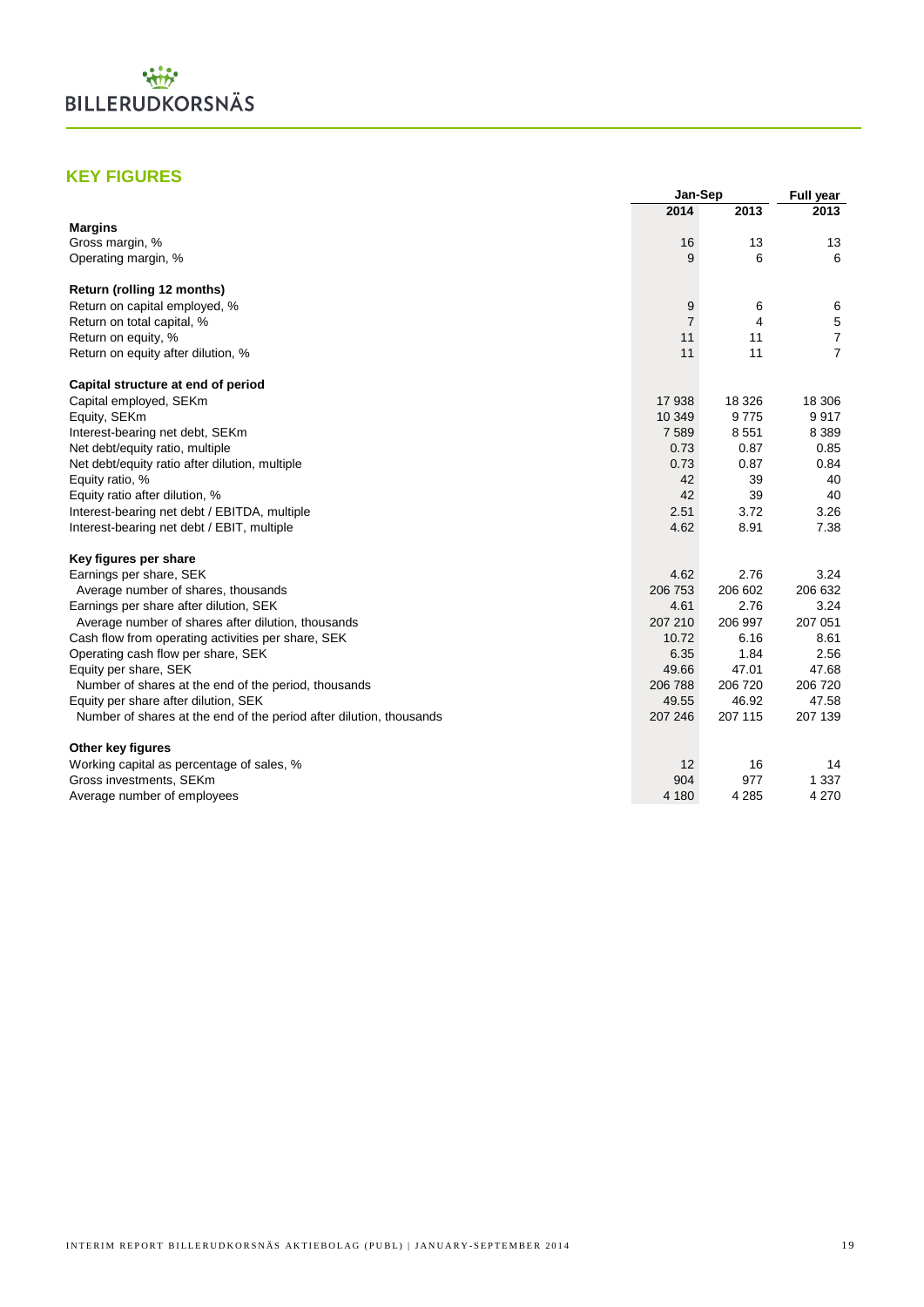## **PARENT COMPANY SUMMARISED INCOME STATEMENT**

|                                                 | Quarter   |           | Jan-Sep |        | <b>Full Year</b> |
|-------------------------------------------------|-----------|-----------|---------|--------|------------------|
| <b>SEKm</b>                                     | $Q3 - 14$ | $Q3 - 13$ | 2014    | 2013   | 2013             |
| Operating income                                | 963       | 971       | 2818    | 2946   | 3857             |
| Operating expenses                              | $-827$    | $-885$    | $-2663$ | -2 790 | $-3652$          |
| <b>Operating profit/loss</b>                    | 136       | 86        | 155     | 156    | 205              |
| Financial income and expenses                   | $-49$     | -53       | $-131$  | $-145$ | $-191$           |
| Profit/Loss after financial income and expenses | 87        | 33        | 24      | 11     | 14               |
| Appropriations                                  |           |           |         | 5      | $-1231$          |
| Profit/loss before tax                          | 87        | 33        | 24      | 16     | $-1217$          |
| Taxes                                           | $-16$     | -8        | $-2$    | -4     | 272              |
| Net profit/loss for the period                  | 71        | 25        | 22      | 12     | $-945$           |

## **SUMMARISED BALANCE SHEET**

|                                     | 30 Sep  | 30 Sep  | 31 Dec  |
|-------------------------------------|---------|---------|---------|
| <b>SEKm</b>                         | 2014    | 2013    | 2013    |
| Non-current assets                  | 13 192  | 13 088  | 13 109  |
| Current assets                      | 4 2 0 1 | 3922    | 4 8 5 1 |
| <b>Total assets</b>                 | 17 393  | 17010   | 17960   |
|                                     |         |         |         |
| Shareholders' equity                | 6578    | 7978    | 7 0 2 0 |
| Untaxed reserves                    | 2 1 3 5 | 341     | 2 1 3 5 |
| Provisions                          | 477     | 772     | 487     |
| Interest-bearing liabilities        | 7 0 8 8 | 7 2 8 8 | 7 3 2 4 |
| Other liabilities                   | 1 1 1 5 | 631     | 994     |
| <b>Total equity and liabilities</b> | 17 393  | 17010   | 17960   |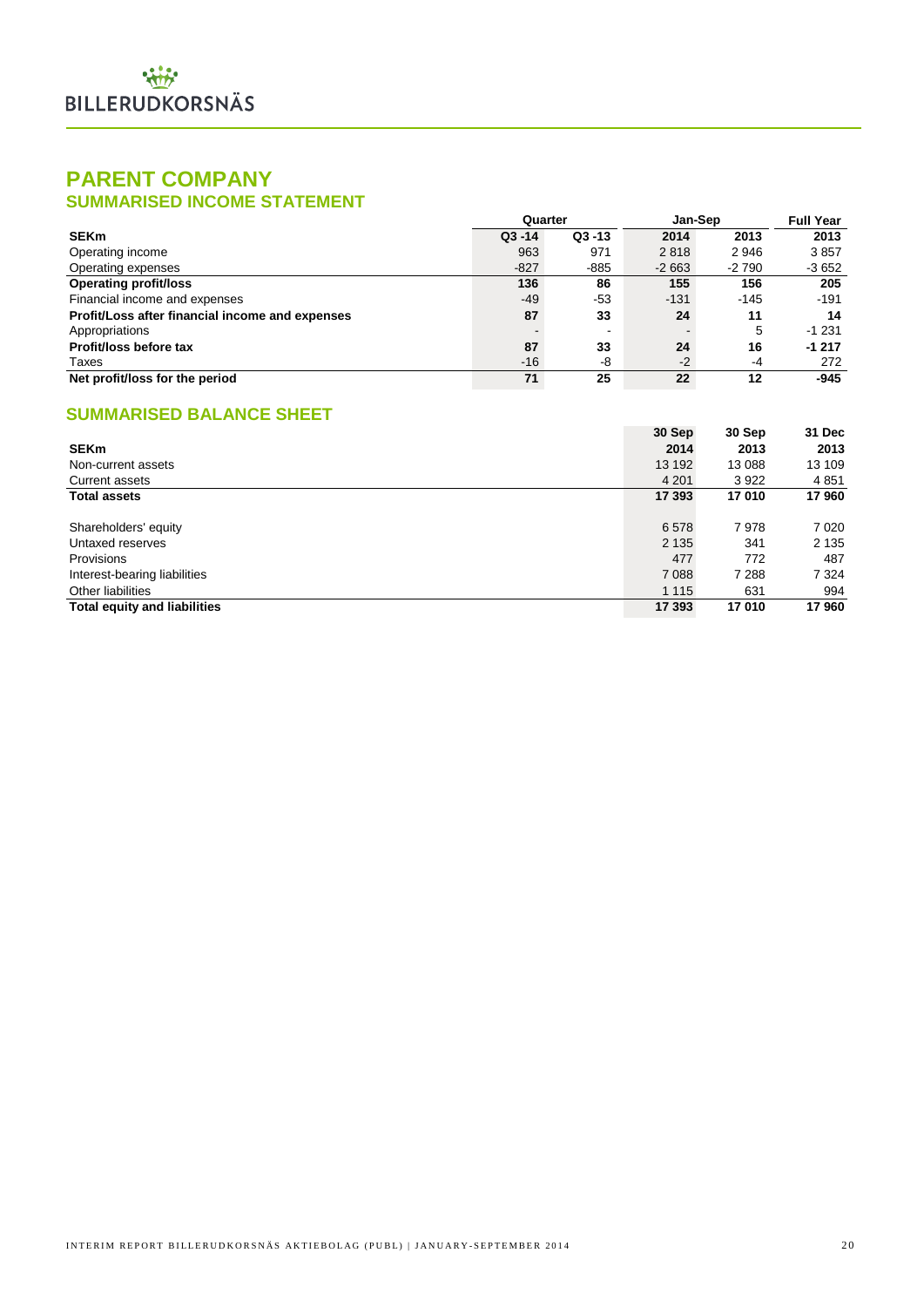## **BUSINESS AREAS**

The Group's business is controlled and reported according to BillerudKorsnäs' three business areas: Packaging Paper, Consumer Board and Containerboard. Non-current assets and capital investments cannot be broken down by business area since the business areas are highly integrated in terms of production. Other units include wood supply, sales organisations, Nine AB, the Latgran Group, Bomhus Energi AB, white kraft and sack paper at the Gävle production unit (PM2) until it was sold 1st of August 2013 and dormant companies. Currency hedging etc. includes results from hedging of the Group's net currency flows, revaluation of accounts receivable and payments from customers. The part of currency exposure relating to changes in invoicing rates is included in the business area's profit or loss. Group staff and eliminations comprise Group-wide functions and Group eliminations. Group eliminations also include shares in profits/losses from participations in associated companies.

#### **NET SALES QUARTERLY PER BUSINESS AREA AND FOR THE GROUP**

|                              |           |                          |        |        |           |           |           |         | Jan-Sep | Jan-Sep |
|------------------------------|-----------|--------------------------|--------|--------|-----------|-----------|-----------|---------|---------|---------|
| <b>SEKm</b>                  | $Q3 - 14$ | $Q2 - 14$                | Q1 -14 | Q4 -13 | $Q3 - 13$ | $Q2 - 13$ | $Q1 - 13$ | Q4 -12  | 2014    | 2013    |
| Packaging Paper              | 2058      | 2016                     | 2068   | 758    | 820       | 846       | 1855      | 717     | 6 1 4 2 | 5 5 2 1 |
| <b>Consumer Board</b>        | 1897      | 822 ا                    | 949    | 659    | 1 716     | 784       | 1805      | 508     | 5 6 6 8 | 5 3 0 5 |
| Containerboard               | 773       | 767                      | 792    | 763    | 755       | 758       | 797       | 623     | 2 3 3 2 | 2 3 1 0 |
| Other units                  | 487       | 512                      | 589    | 549    | 470       | 579       | 699       | 183     | 588     | 1748    |
| Currency hedging, etc.       | $-24$     | 11                       | 12     | 26     | $-13$     | 38        | 25        | 37      | $-1$    | 50      |
| Group staff and eliminations |           | $\overline{\phantom{0}}$ |        | -      |           |           |           |         |         |         |
| <b>Total Group</b>           | 5 1 9 1   | 5 1 2 8                  | 5410   | 4755   | 4748      | 5 0 0 5   | 5 1 8 1   | 3 0 6 8 | 15729   | 14 934  |

## **OPERATING PROFIT QUARTERLY PER BUSINESS AREA AND FOR THE GROUP**

|                              |           |        |        |           |           |           |             |        | Jan-Sep | Jan-Sep |
|------------------------------|-----------|--------|--------|-----------|-----------|-----------|-------------|--------|---------|---------|
| <b>SEKm</b>                  | $Q3 - 14$ | Q2 -14 | Q1 -14 | $Q$ 4 -13 | $Q3 - 13$ | $Q2 - 13$ | Q1<br>$-13$ | Q4 -12 | 2014    | 2013    |
| Packaging Paper              | 158       | 169    | 191    | 91        | -1        | 76        | 118         | 39     | 518     | 193     |
| <b>Consumer Board</b>        | 243       | 253    | 233    | 29        | 244       | 126       | 158         | 35     | 729     | 528     |
| Containerboard               | 120       | 59     | 117    | 98        | 89        | 66        | 65          | 23     | 296     | 220     |
| Other units                  | 26        | 16     | 39     | 2         | 17        |           | 40          | 9      | 81      | 58      |
| Currency hedging, etc.       | $-24$     | 11     | 12     | 26        | $-13$     | 38        | 25          | 37     | $-1$    | 50      |
| Group staff and eliminations | $-73$     | -58    | -51    | -43       | $-27$     | -45       | -43         | $-118$ | $-182$  | $-115$  |
| <b>Total Group</b>           | 450       | 450    | 541    | 203       | 309       | 262       | 363         | 25     | 1441    | 934     |

## **OPERATING PROFIT <sup>1</sup> QUARTERLY PER BUSINESS AREA AND FOR THE GROUP**

|                                 |           |           |                |           |           |           |           |        | Jan-Sep | Jan-Sep |
|---------------------------------|-----------|-----------|----------------|-----------|-----------|-----------|-----------|--------|---------|---------|
| <b>SEKm</b>                     | $Q3 - 14$ | $Q2 - 14$ | $Q1 - 14$      | $Q4 - 13$ | $Q3 - 13$ | $Q2 - 13$ | $Q1 - 13$ | Q4 -12 | 2014    | 2013    |
| Packaging Paper                 | 305       | 244       | 191            | 168       | 187       | 88        | 118       | 103    | 740     | 393     |
| <b>Consumer Board</b>           | 354       | 265       | 233            | 148       | 244       | 241       | 206       | 79     | 852     | 691     |
| Containerboard                  | 140       | 115       | 117            | 151       | 110       | 66        | 65        | 70     | 372     | 241     |
| Other units                     | 26        | 16        | 39             | 2         | 17        |           | 40        | 9      | 81      | 58      |
| Currency hedging, etc.          | $-24$     | 11        | 12             | 26        | $-13$     | 38        | 25        | 37     | $-1$    | 50      |
| Group staff and eliminations    | $-56$     | $-41$     | $-37$          | $-14$     |           | 5         | $-16$     | $-52$  | $-134$  | $-10$   |
| <b>Total Group</b>              | 745       | 610       | 555            | 481       | 546       | 439       | 438       | 246    | 1910    | 1423    |
| Costs for maintenance shutdowns | $-227$    | $-143$    | $\blacksquare$ | $-249$    | $-209$    | $-115$    | -         | $-119$ | $-370$  | $-324$  |
| Non-recurring items             | $-68$     | $-17$     | $-14$          | $-29$     | $-28$     | $-62$     | $-75$     | $-102$ | $-99$   | $-165$  |
| <b>Operating profit</b>         | 450       | 450       | 541            | 203       | 309       | 262       | 363       | 25     | 1441    | 934     |

## **OPERATING MARGIN <sup>1</sup> QUARTERLY PER BUSINESS AREA AND FOR THE GROUP**

|                       |           |           |        |        |           |           |           |        | Jan-Sep      | Jan-Sep |
|-----------------------|-----------|-----------|--------|--------|-----------|-----------|-----------|--------|--------------|---------|
| %                     | $Q3 - 14$ | $Q2 - 14$ | Q1 -14 | Q4 -13 | $Q3 - 13$ | $Q2 - 13$ | $Q1 - 13$ | Q4 -12 | 2014         | 2013    |
| Packaging Paper       | 15        | 12        | ч      | 10     | 10        |           |           |        | $12^{\circ}$ |         |
| <b>Consumer Board</b> | 19        | 15        | 12     |        | 14        | 14        |           |        | 15           | 13      |
| Containerboard        | 18        | 15        | 15     | 20     | 15        |           |           |        | 16           | 10      |
| Group                 | 14        | 12        | 10     | 10     | 11        |           |           |        | $12 \,$      | 10      |

#### **SALES VOLUMES QUARTERLY PER BUSINESS AREA AND FOR THE GROUP**

|                       |           |           |        |        |           |           |        |        | Jan-Sep | Jan-Sep |
|-----------------------|-----------|-----------|--------|--------|-----------|-----------|--------|--------|---------|---------|
| ktonne                | $Q3 - 14$ | $Q2 - 14$ | Q1 -14 | Q4 -13 | $Q3 - 13$ | $Q2 - 13$ | Q1 -13 | Q4 -12 | 2014    | 2013    |
| Packaging Paper       | 288       | 294       | 310    | 263    | 269       | 273       | 275    | 254    | 892     | 817     |
| <b>Consumer Board</b> | 252       | 249       | 268    | 231    | 236       | 242       | 250    | 71     | 769     | 728     |
| Containerboard        | 127       | 128       | 139    | 126    | 134       | 142       | 150    | 120    | 394     | 426     |
| <b>Total</b>          | 667       | 671       | 717    | 620    | 639       | 657       | 675    | 445    | 2055    | 1971    |

1 Operating profit and margin are adjusted for the effects of periodical maintenance shutdowns and for non-recurring items.

**Jan-Sep**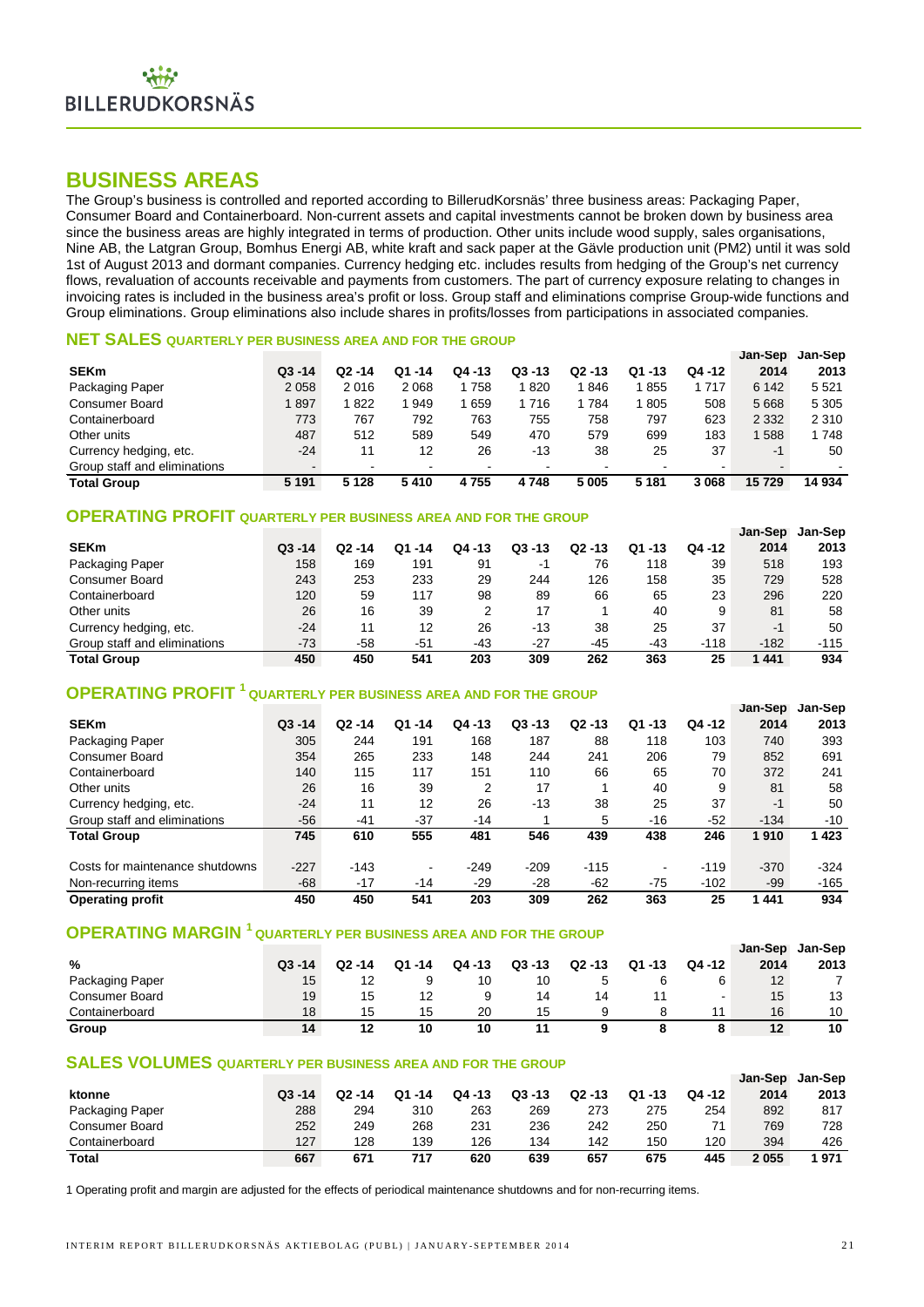

## **APPENDIX**

**SUMMARY OF ADJUSTMENTS AND EFFECTS ON INCOME STATEMENT AND BALANCE SHEET DUE TO CHANGED ACCOUNTING PRINCIPLE<sup>1</sup>**

|                                                         | According to earlier  | <b>Bomhus</b>  |                  |  |
|---------------------------------------------------------|-----------------------|----------------|------------------|--|
|                                                         | accounting principles | Energi AB      | Revised          |  |
| <b>INCOME STATEMENT</b>                                 |                       |                |                  |  |
|                                                         | <b>Full year</b>      |                | <b>Full year</b> |  |
| <b>SEKm</b>                                             | 2013                  |                | 2013             |  |
| Net sales                                               | 19 533                | 156            | 19689            |  |
| Other income                                            | 129                   |                | 130              |  |
| <b>Operating income</b>                                 | 19662                 | 157            | 19819            |  |
| Change in inventories                                   | $-43$                 |                | -43              |  |
| Raw materials and consumables                           | $-10181$              | $-55$          | $-10236$         |  |
| Other external costs                                    | $-3980$               | $-26$          | $-4006$          |  |
| Employee benefits expense                               | $-2956$               | $-2$           | $-2958$          |  |
| Depreciation and impairment of non-current assets       | $-1402$               | $-37$          | $-1439$          |  |
| Profit/Loss from participations in associated companies | 13                    | $-13$          |                  |  |
| <b>Operating expenses</b>                               | $-18549$              | $-133$         | $-18682$         |  |
| <b>Operating profit/loss</b>                            | 1 1 1 3               | 24             | 1 1 3 7          |  |
| Financial income and expenses                           | $-285$                | $-24$          | $-309$           |  |
| Profit/Loss before tax                                  | 828                   |                | 828              |  |
| Taxes                                                   | $-142$                |                | $-142$           |  |
| Net profit/loss for the period                          | 686                   | $\blacksquare$ | 686              |  |

## **BALANCE SHEET**

|                                                              | 31 Dec  |        | 31 Dec  |
|--------------------------------------------------------------|---------|--------|---------|
| <b>SEKm</b>                                                  | 2013    |        | 2013    |
| Intangible assets                                            | 2657    | 1      | 2658    |
| Property, plant and equipment                                | 13797   | 917    | 14714   |
| Other non-current assets                                     | 1 1 2 7 | $-329$ | 798     |
| Inventories                                                  | 3 0 1 0 | 19     | 3029    |
| Account receivable                                           | 2 3 8 0 | 20     | 2 4 0 0 |
| Other current assets                                         | 830     | 14     | 844     |
| Cash and cash equivalents                                    | 484     | 13     | 497     |
| <b>Total assets</b>                                          | 24 285  | 655    | 24 940  |
| Shareholders equity attributable to owners of parent company | 9856    |        | 9856    |
| Non-controlling interests                                    | 61      |        | 61      |
| <b>Shareholders equty</b>                                    | 9917    |        | 9917    |
| Interest-bearing liabilities                                 | 4574    | 623    | 5 1 9 7 |
| Provisions for pensions                                      | 732     |        | 732     |
| Other provisions                                             | 42      |        | 42      |
| Deferred tax liabilities                                     | 2691    |        | 2691    |
| <b>Total non-current liabilities</b>                         | 8 0 3 9 | 623    | 8662    |
| Interst-bearing liabilities                                  | 2958    |        | 2958    |
| Accounts payables                                            | 1726    | 19     | 1745    |
| Other liabilities and provisions                             | 1645    | 13     | 1658    |
| <b>Total current liabilities</b>                             | 6 3 2 9 | 32     | 6 3 6 1 |
| <b>Total equity and liabilities</b>                          | 24 285  | 655    | 24 940  |

1 From 2014 Bomhus Energi AB is reported as a joint operation in accordance with IFRS 11 and where BillerudKorsnäs recognises its share of Bomhus Energi AB's revenues, expenses, assets and liabilities.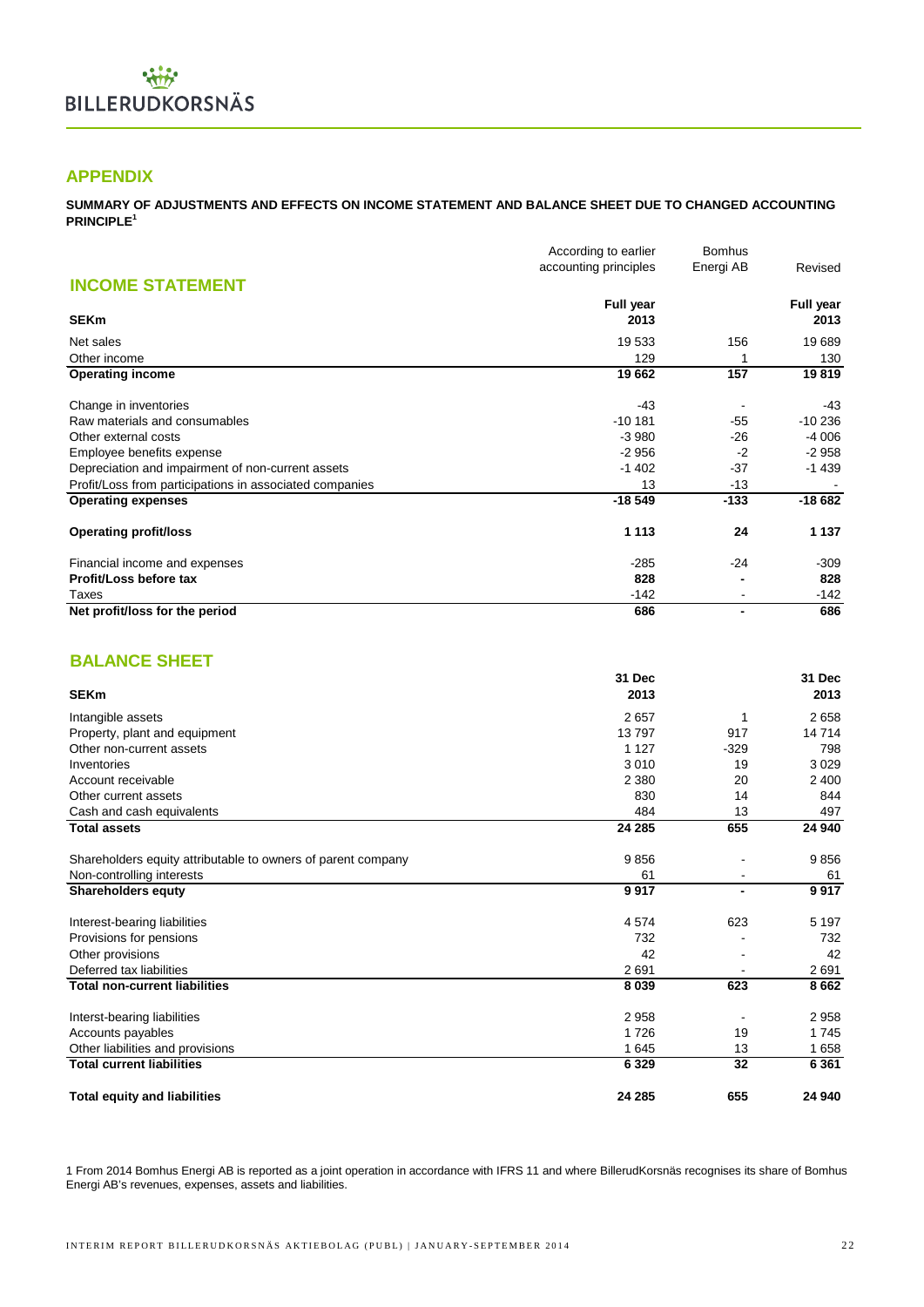## **APPENDIX CONTD.**

**SUMMARY OF ADJUSTMENTS AND EFFECTS ON INCOME STATEMENT AND BALANCE SHEET DUE TO CHANGED ACCOUNTING PRINCIPLE<sup>1</sup>**

|                                                         | According to earlier  | <b>Bomhus</b>  |          |  |
|---------------------------------------------------------|-----------------------|----------------|----------|--|
|                                                         | accounting principles | Energi AB      | Revised  |  |
| <b>INCOME STATEMENT</b>                                 |                       |                |          |  |
|                                                         | Jan-Sep               |                | Jan-Sep  |  |
| <b>SEKm</b>                                             | 2013                  |                | 2013     |  |
| Net sales                                               | 14 8 20               | 114            | 14 934   |  |
| Other income                                            | 98                    |                | 99       |  |
| <b>Operating income</b>                                 | 14 918                | 115            | 15 033   |  |
| Change in inventories                                   | $-122$                |                | $-122$   |  |
| Raw materials and consumables                           | $-7664$               | -43            | $-7707$  |  |
| Other external costs                                    | $-2942$               | $-16$          | $-2958$  |  |
| Employee benefits expense                               | $-2217$               | $-2$           | $-2219$  |  |
| Depreciation and impairment of non-current assets       | $-1064$               | $-29$          | $-1093$  |  |
| Profit/Loss from participations in associated companies | 7                     | $-7$           |          |  |
| <b>Operating expenses</b>                               | $-14002$              | -97            | $-14099$ |  |
| <b>Operating profit/loss</b>                            | 916                   | 18             | 934      |  |
| Financial income and expenses                           | $-215$                | $-18$          | $-233$   |  |
| Profit/Loss before tax                                  | 701                   |                | 701      |  |
| Taxes                                                   | $-118$                |                | $-118$   |  |
| Net profit/loss for the period                          | 583                   | $\blacksquare$ | 583      |  |

|                                                         | According to earlier  | <b>Bomhus</b> |         |  |
|---------------------------------------------------------|-----------------------|---------------|---------|--|
|                                                         | accounting principles | Energi AB     | Revised |  |
| <b>INCOME STATEMENT</b>                                 |                       |               |         |  |
|                                                         | Q3                    |               | Q3      |  |
| <b>SEKm</b>                                             | 2013                  |               | 2013    |  |
| Net sales                                               | 4715                  | 33            | 4748    |  |
| Other income                                            | 29                    |               | 30      |  |
| <b>Operating income</b>                                 | 4744                  | 34            | 4778    |  |
| Change in inventories                                   | 13                    |               | 13      |  |
| Raw materials and consumables                           | $-2405$               | $-11$         | $-2416$ |  |
| Other external costs                                    | $-1020$               | -5            | $-1025$ |  |
| Employee benefits expense                               | $-677$                | $-1$          | -678    |  |
| Depreciation and impairment of non-current assets       | $-353$                | -10           | $-363$  |  |
| Profit/Loss from participations in associated companies |                       | $-1$          |         |  |
| <b>Operating expenses</b>                               | $-4441$               | $-28$         | -4 469  |  |
| <b>Operating profit/loss</b>                            | 303                   | 6             | 309     |  |
| Financial income and expenses                           | $-73$                 | -6            | $-79$   |  |
| Profit/Loss before tax                                  | 230                   |               | 230     |  |
| Taxes                                                   | -44                   |               | -44     |  |
| Net profit/loss for the period                          | 186                   |               | 186     |  |

1 From 2014 Bomhus Energi AB is reported as a joint operation in accordance with IFRS 11 and where BillerudKorsnäs recognises its share of Bomhus Energi AB's revenues, expenses, assets and liabilities.